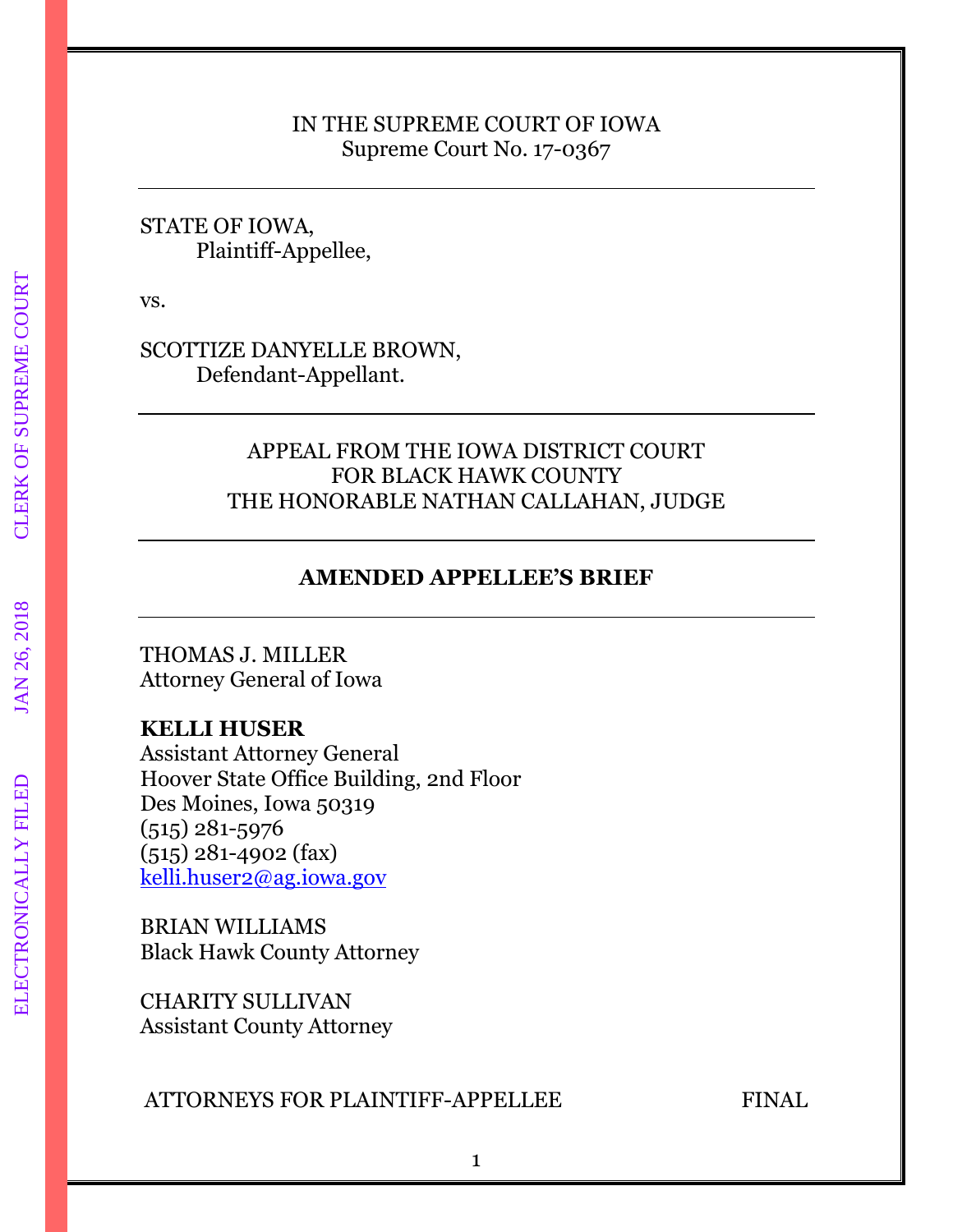# **TABLE OF CONTENTS**

| STATEMENT OF THE ISSUE PRESENTED FOR REVIEW  8                                                                                                                  |
|-----------------------------------------------------------------------------------------------------------------------------------------------------------------|
|                                                                                                                                                                 |
|                                                                                                                                                                 |
|                                                                                                                                                                 |
| I. Article I, Section 8 of the Iowa Constitution Requires<br><b>Only That An Officer Have An Objectively Reasonable</b>                                         |
| Case law from the United States Supreme Court, the Iowa<br>А.<br>Supreme Court, and other state courts requires only an                                         |
| The United States Supreme Court identified in Whren v.<br>1.<br>United States that an objective standard is appropriate to                                      |
| 2. The Iowa Supreme Court has recognized under the Iowa<br>Constitution that an officer's additional subjective motive does                                     |
| 3. Multiple states follow Whren under their state<br>constitutions because of its persuasive reasoning or have                                                  |
| 4. The state courts that have departed from Whren either<br>have subsequently disavowed the case law or have<br>constitutional language different from the Iowa |
| B. The defendant advances a burden-shifting test that is                                                                                                        |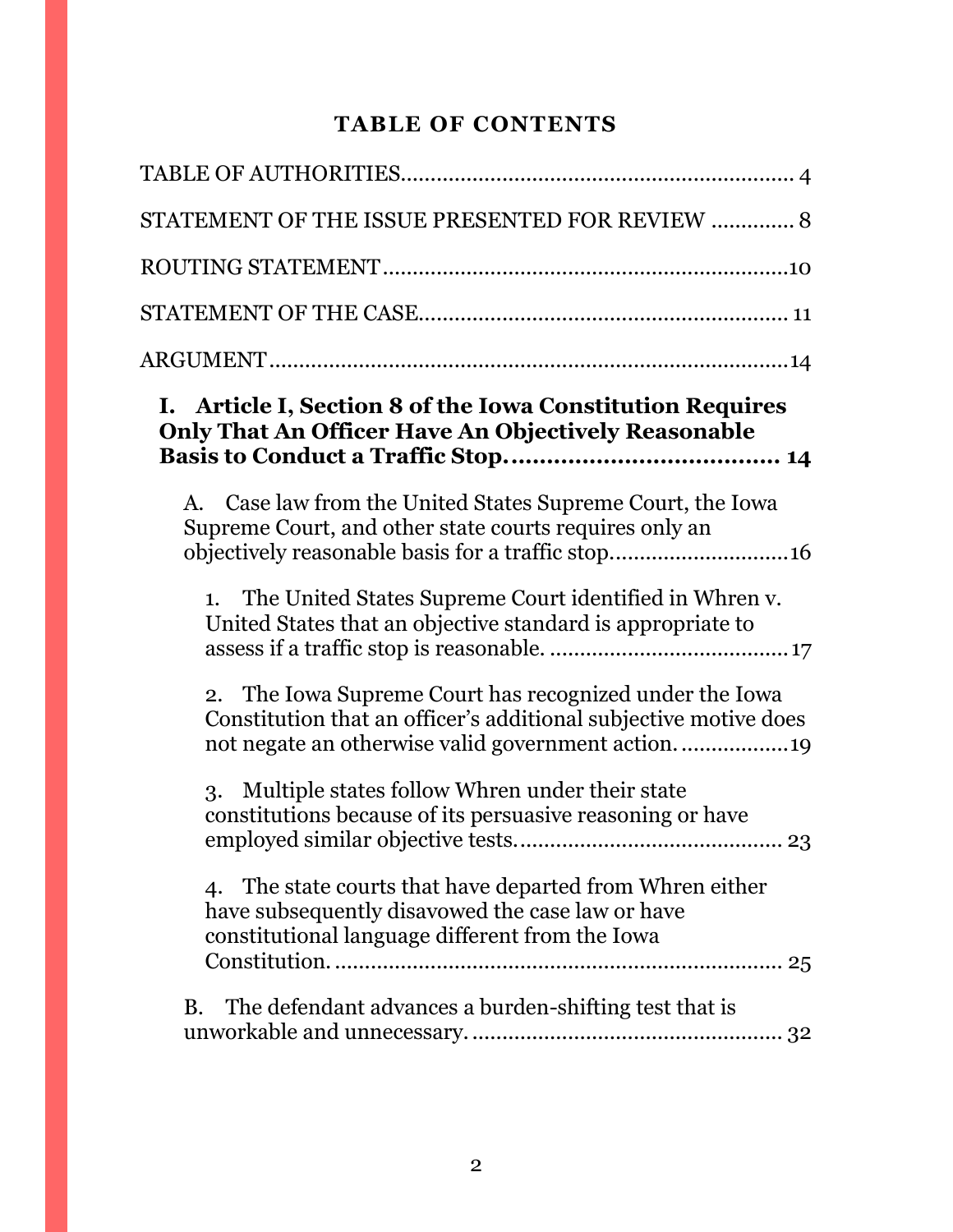| The defendant's burden-shifting test is unworkable<br>1.<br>because it does not explain what—if any—level of subjective                                                                      |
|----------------------------------------------------------------------------------------------------------------------------------------------------------------------------------------------|
| 2. A burden-shifting test is unnecessary because the Equal<br>Protection Clause is available for selective enforcement                                                                       |
| 3. The burden-shifting test is unnecessary because Iowa is<br>distinctly protective of motorist rights during traffic stops 38                                                               |
| 4. A burden-shifting test is unnecessary because the amici on<br>behalf of the appellant fail to provide accurate statistical<br>analysis showing racially-motivated traffic stops in Iowa40 |
| C. Because the officer's subjective motives are irrelevant under<br>Iowa law and there is no persuasive reason to depart from                                                                |
|                                                                                                                                                                                              |
|                                                                                                                                                                                              |
|                                                                                                                                                                                              |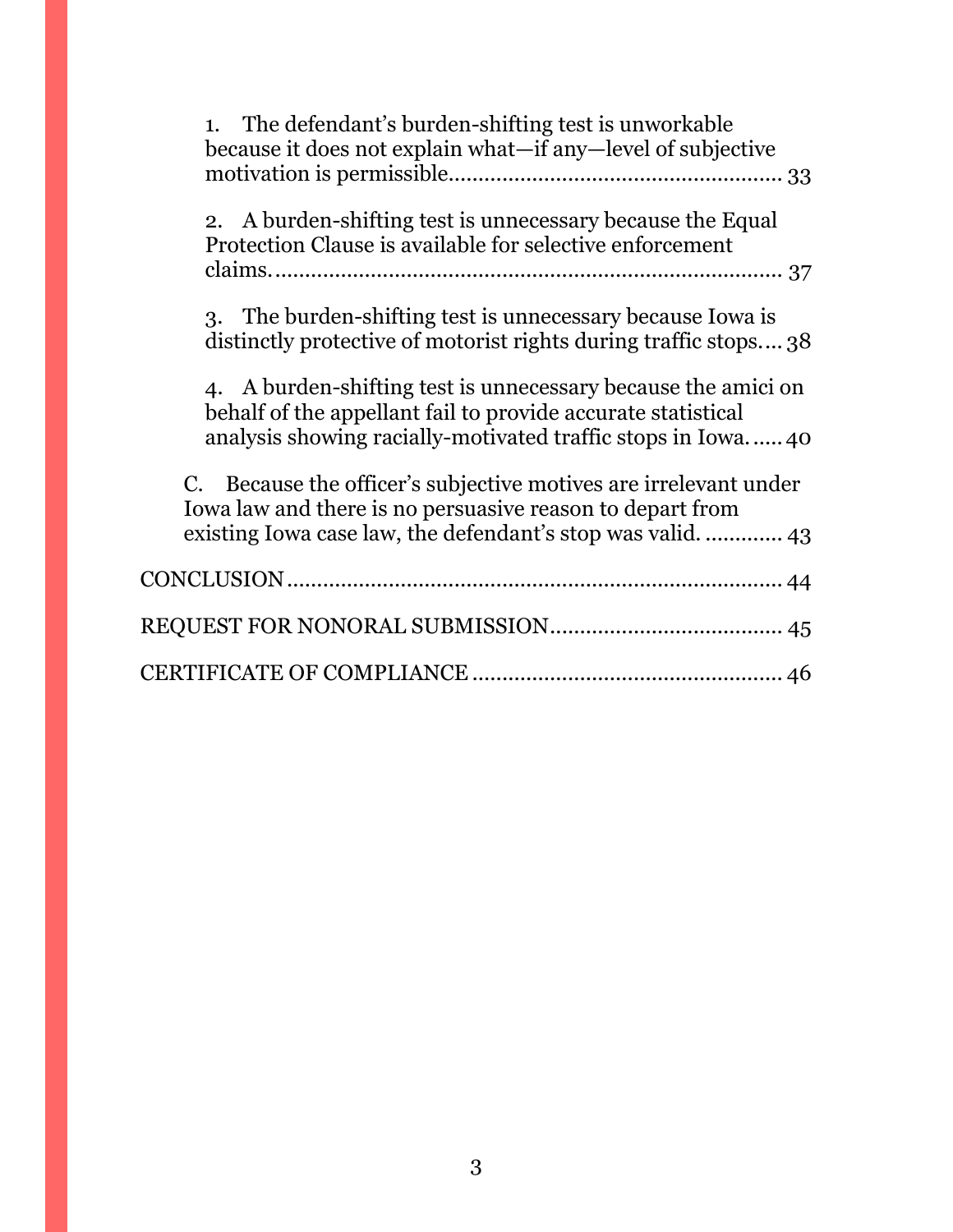# **TABLE OF AUTHORITIES**

# <span id="page-3-0"></span>**Federal Cases**

| <i>Chavez v. Illinois State Police, 251 F.3d 612 (7th Cir. 2001)42</i> |  |
|------------------------------------------------------------------------|--|
|                                                                        |  |
|                                                                        |  |
| Whren v. United States, 517 U.S. 806 (1996) 15, 17, 18, 37             |  |

# **State Cases**

| Crittenden v. State, 899 S.W.2d 668 (Tex. Crim. App. 1995)  25 |
|----------------------------------------------------------------|
|                                                                |
| Meier v. Senecaut, 641 N.W.2d 532 (Iowa 2002) 14               |
| Mitchell v. State, 745 N.E.2d 775 (Ind. 2001)  39, 42          |
| People v. Robinson, 767 N.E.2d 638 (N.Y. Ct. App. 2001)23, 37  |
| State v. Adams, 13 A.3d 1162 (Del. Super. Ct. 2008)  26        |
| State v. Arreola, 290 P.3d 983 (Wash. 2012) 31, 32             |
| State v. Aschenbrenner, 289 N.W.2d 618 (Iowa 1980)21           |
|                                                                |
|                                                                |
|                                                                |
|                                                                |
|                                                                |
|                                                                |
|                                                                |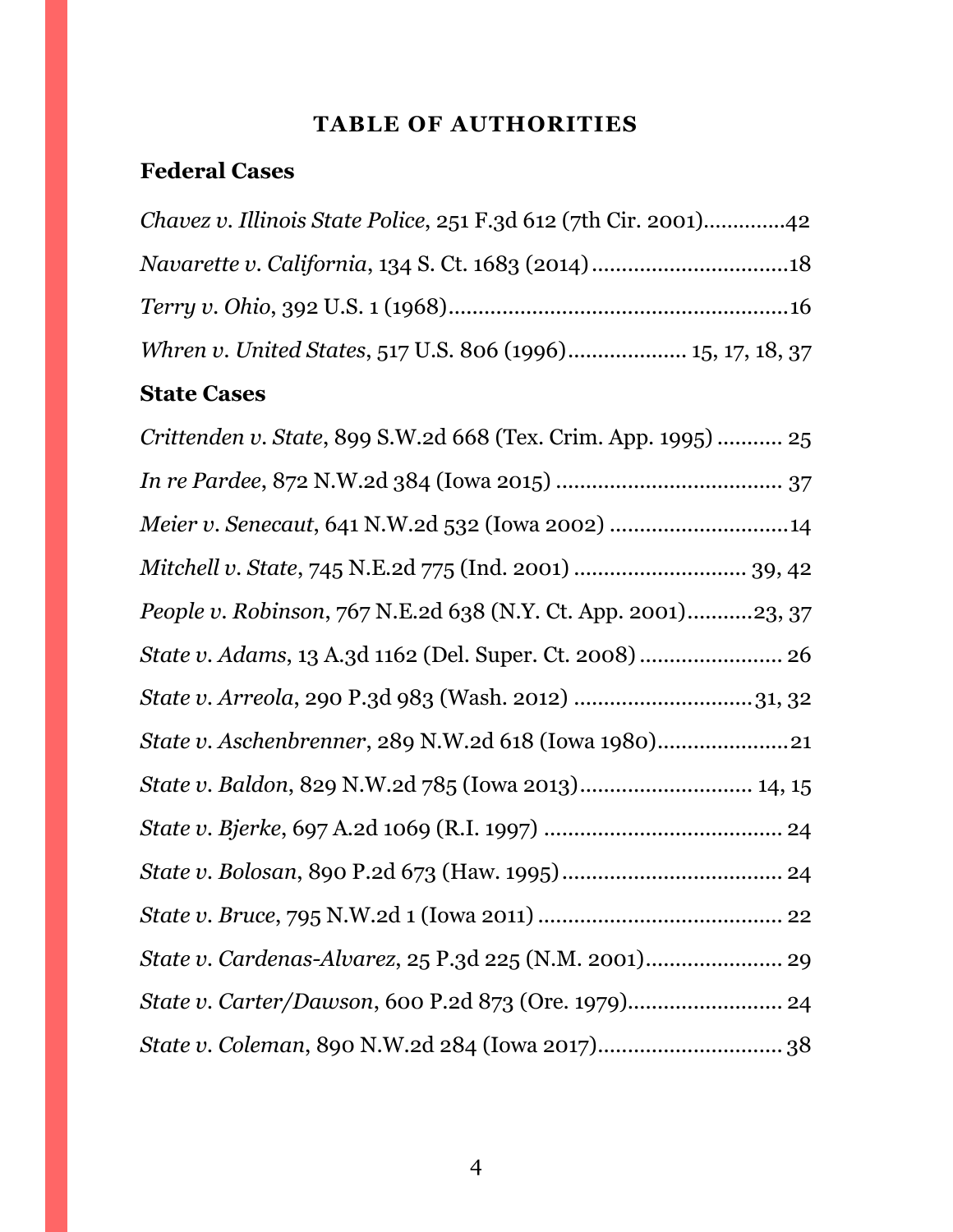| <i>State v. Darling, No. 0607014245, 2007 WL 1784185</i>          |
|-------------------------------------------------------------------|
| State v. Garcia, 461 N.W.2d 460 (Iowa 1990) 20, 21                |
|                                                                   |
| State v. Griffin, 691 N.W.2d 734 (Iowa 2005)  10, 21, 22          |
|                                                                   |
| <i>State v. Heath, 929 A.2d 390 (Del. Super. Ct. 2006) 26, 27</i> |
|                                                                   |
| State v. Holmes, No. 1501015446, 2015 WL 5168374                  |
|                                                                   |
|                                                                   |
|                                                                   |
|                                                                   |
|                                                                   |
| <i>State v. Nyala, No.</i> 131000634, 2014 WL 3565989             |
|                                                                   |
|                                                                   |
|                                                                   |
| State v. Richardson, 501 N.W.2d 495 (Iowa 1993)  35               |
|                                                                   |
|                                                                   |
|                                                                   |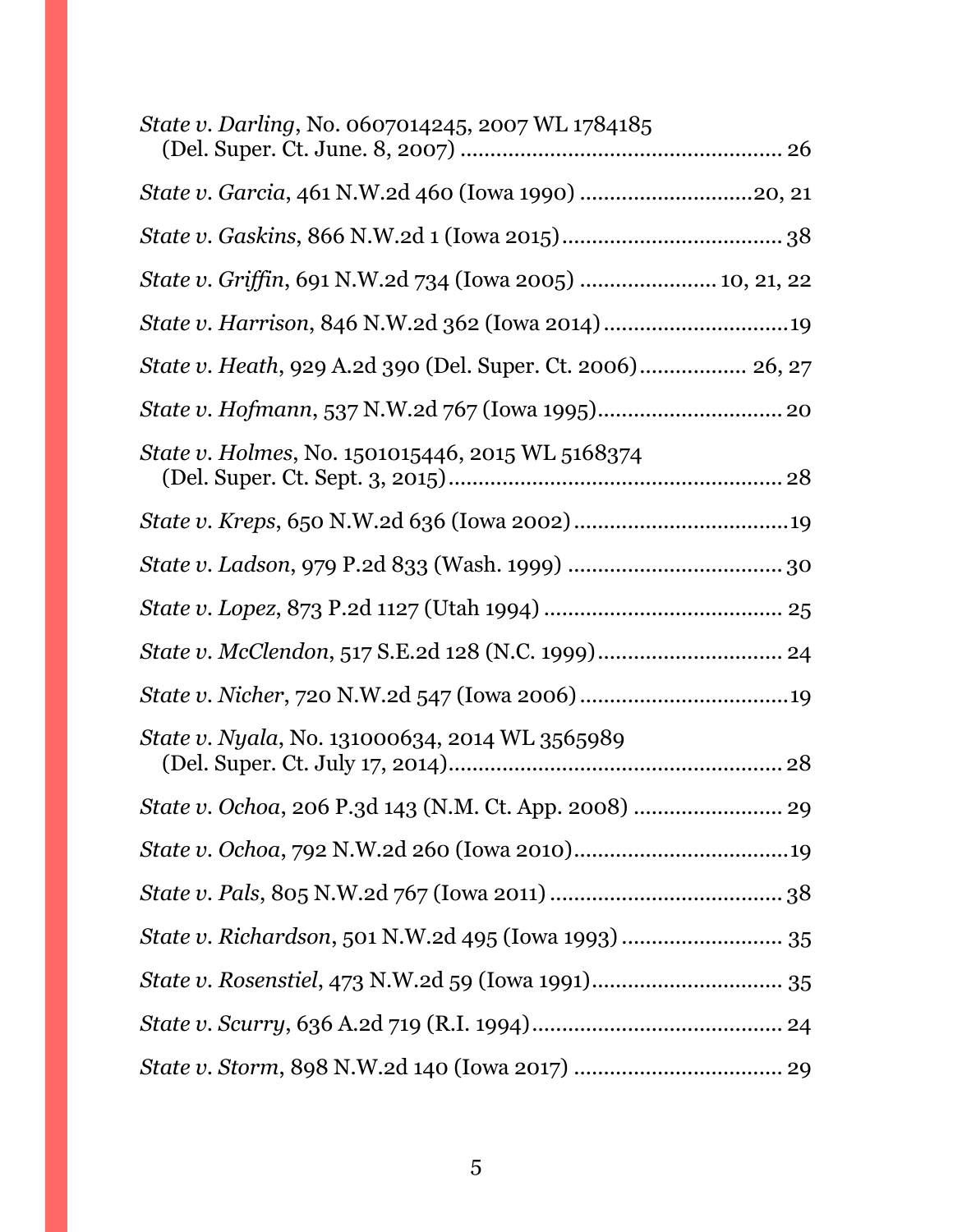| State v. Tague, 676 N.W.2d 197 (Iowa 2004)  18, 19     |
|--------------------------------------------------------|
| <i>State v. Trice, No.</i> 15-0437, 2016 WL 2745914    |
|                                                        |
| <i>State v. Turner, No.</i> 1502014211, 2016 WL 105668 |
|                                                        |
| <b>Federal Statute</b>                                 |
|                                                        |
| <b>State Statutes</b>                                  |
|                                                        |
|                                                        |
|                                                        |
|                                                        |
|                                                        |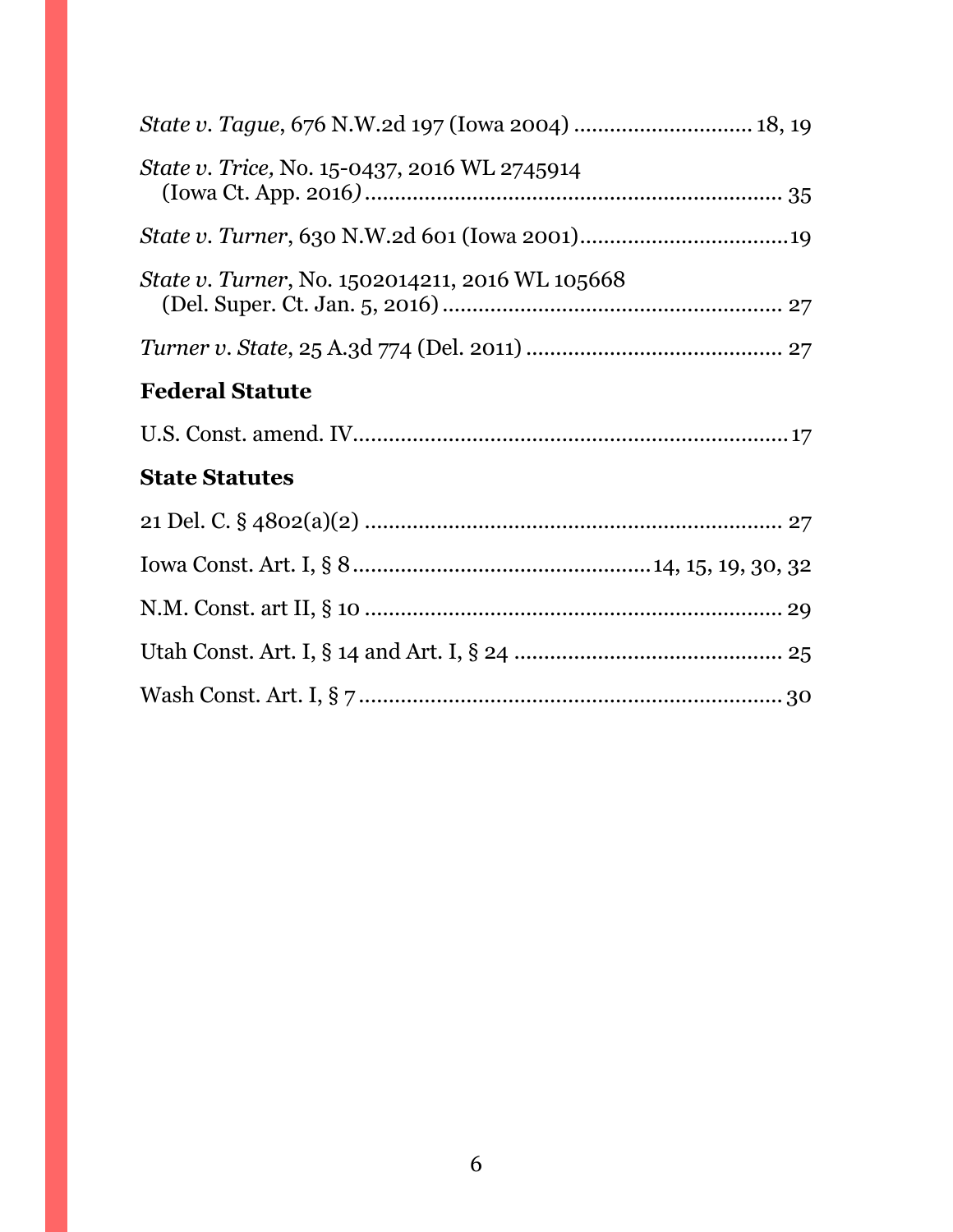# **Other Authorities**

| Aaron B. Overton, Federal Gang Laws: A New Tool Against a<br>Growing Threat or Overbroad and Dangerous?, 9 Rutgers Race &                                     |
|---------------------------------------------------------------------------------------------------------------------------------------------------------------|
| Peter G. Galie, The Other Supreme Courts: Judicial Activism Among<br>State Supreme Courts, 33 Syracuse L. Rev. 731 (1982)30                                   |
| James E. Lange, et al., Testing the Racial Profiling Hypothesis for<br>Seemingly Disparate Traffic Stops on the New Jersey Turnpike, 22                       |
| C. Barnum, et al., 2015 Summary of Findings, p. 8,<br>https://www8.iowa-city-org/weblink/0/doc/1524345/Electronic.                                            |
| Greg Ridgeway & John MacDonald, Methods for Assessing Racially<br><i>Biased Policing, in Race, Ethnicity, and Policing: New and Essential</i><br>Readings 180 |
| Michael R. Smith, Depoliticizing Racial Profiling: Suggestions for<br>the Limited Use and Management of Race in Police Decision-                              |

*Making*, 15 Geo. Mason U. C.R. L.J. 219 (2005)…………………….40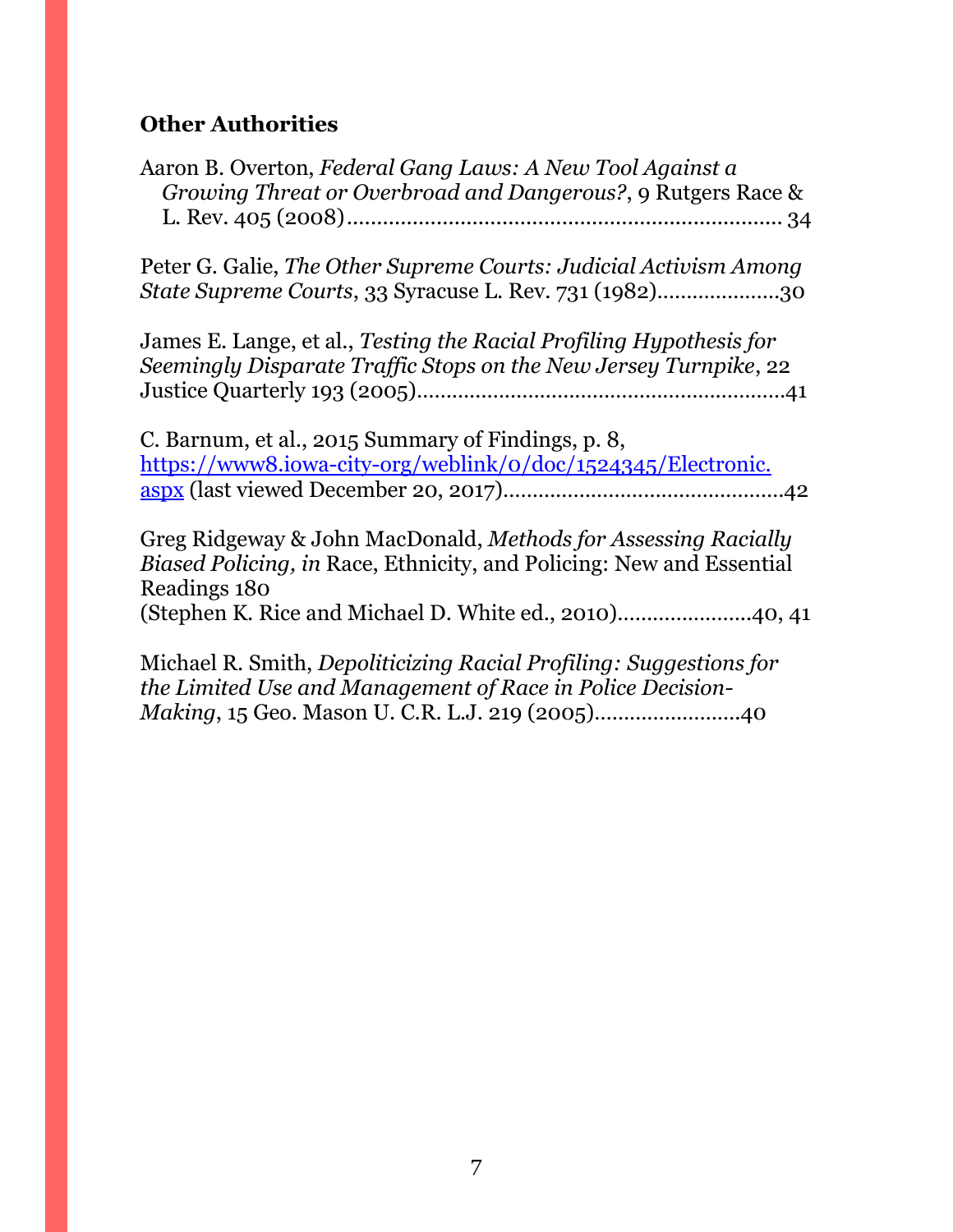#### <span id="page-7-0"></span>**STATEMENT OF THE ISSUE PRESENTED FOR REVIEW**

### **I. Article I, Section 8 of the Iowa Constitution Requires Only That An Officer Have An Objectively Reasonable Basis to Conduct a Traffic Stop.**

*Chavez v. Illinois State Police*, 251 F.3d 612 (7th Cir. 2001) *Navarette v. California*, 134 S. Ct. 1683 (2014) *Terry v. Ohio*, 392 U.S. 1 (1968) *Whren v. United States*, 517 U.S. 806 (1996) *State v. Ochoa,* 206 P.3d 143 (N.M. Ct. App. 2008) *Crittenden v. State*, 899 S.W.2d 668 (Tex. Crim. App. 1995) *In re Pardee*, 872 N.W.2d 384 (Iowa 2015) *Meier v. Senecaut*, 641 N.W.2d 532 (Iowa 2002) *Mitchell v. State*, 745 N.E.2d 775 (Ind. 2001) *People v. Robinson*, 767 N.E.2d 638 (N.Y. Ct. App. 2001) *State v. Adams*, 13 A.3d 1162 (Del. Super. Ct. 2008) *State v. Arreola*, 290 P.3d 983 (Wash. 2012) *State v. Aschenbrenner*, 289 N.W.2d 618 (Iowa 1980) *State v. Baldon*, 829 N.W.2d 785 (Iowa 2013) *State v. Bjerke*, 697 A.2d 1069 (R.I. 1997) *State v. Bolosan*, 890 P.2d 673 (Haw. 1995) *State v. Bruce*, 795 N.W.2d 1 (Iowa 2011) *State v. Cardenas-Alvarez*, 25 P.3d 225 (N.M. 2001) *State v. Carter/Dawson*, 600 P.2d 873 (Ore. 1979) *State v. Cline,* 617 N.W.2d 277 (Iowa 2000) *State v. Coleman*, 890 N.W.2d 284 (Iowa 2017) *State v. Darling*, No. 0607014245, 2007 WL 1784185

(Del. Super. Ct. June. 8, 2007) *State v. Garcia*, 461 N.W.2d 460 (Iowa 1990) *State v. Gaskins*, 866 N.W.2d 1 (Iowa 2015) *State v. Griffin*, 691 N.W.2d 734 (Iowa 2005) *State v. Harrison*, 846 N.W.2d 362 (Iowa 2014) *State v. Heath*, 929 A.2d 390 (Del. Super. Ct. 2006) *State v. Hofmann*, 537 N.W.2d 767 (Iowa 1995) *State v. Holmes*, No. 1501015446, 2015 WL 5168374 (Del. Super. Ct. Sept. 3, 2015)

*State v. Kreps*, 650 N.W.2d 636 (Iowa 2002) *State v. Ladson*, 979 P.2d 833 (Wash. 1999)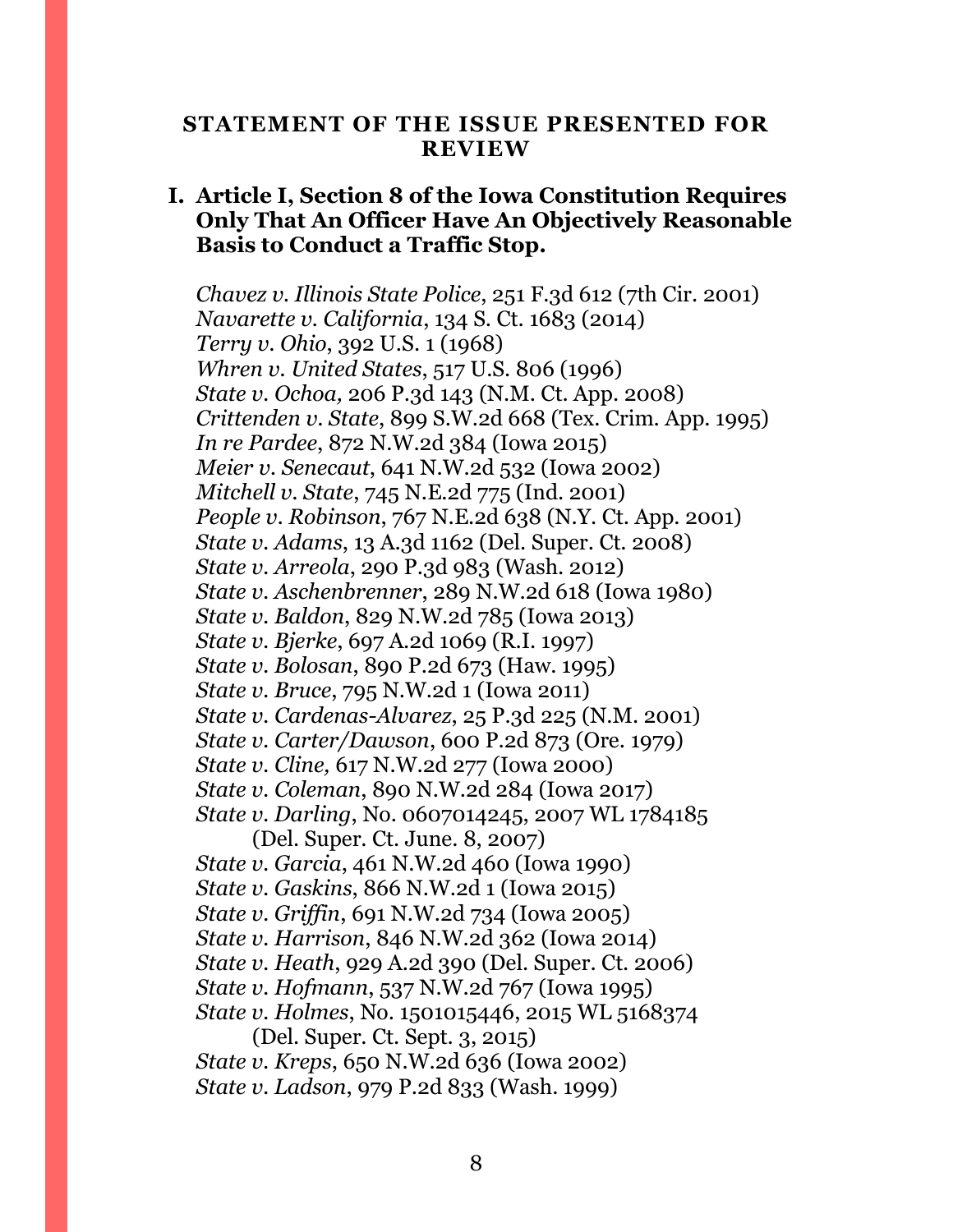*State v. Lopez*, 873 P.2d 1127 (Utah 1994) *State v. McClendon*, 517 S.E.2d 128 (N.C. 1999) *State v. Nicher*, 720 N.W.2d 547 (Iowa 2006) *State v. Nyala*, No. 131000634, 2014 WL 3565989

(Del. Super. Ct. July 17, 2014)

*State v. Ochoa*, 792 N.W.2d 260 (Iowa 2010)

*State v. Pals*, 805 N.W.2d 767 (Iowa 2011)

*State v. Richardson*, 501 N.W.2d 495 (Iowa 1993)

*State v. Rosenstiel*, 473 N.W.2d 59 (Iowa 1991)

*State v. Scurry*, 636 A.2d 719 (R.I. 1994)

*State v. Storm*, 898 N.W.2d 140 (Iowa 2017)

*State v. Tague*, 676 N.W.2d 197 (Iowa 2004)

State v. Trice, No. 15-0437, 2016 WL 2745914 (Iowa Ct. App. 2016)

*State v. Turner*, 630 N.W.2d 601 (Iowa 2001)

*State v. Turner*, No. 1502014211, 2016 WL 105668

(Del. Super. Ct. Jan. 5, 2016)

*Turner v. State*, 25 A.3d 774 (Del. 2011)

U.S. Const. amend. IV

Utah Const. Art. I, § 14 and Art. I, § 24

Iowa Const. Art. I, § 8

N.M. Const. Art. II, § 10

Wash Const. Art. I, § 7

*Aaron B. Overton, Federal Gang Laws: A New Tool Against a Growing Threat or Overbroad and Dangerous?*, 9 Rutgers Race & L. Rev. 405 (2008)

Peter G. Galie, *The Other Supreme Courts: Judicial Activism Among State Supreme Courts*, 33 Syracuse. L. Rev. 731 (1982)

James E. Lange, et al., *Testing the Racial Profiling Hypothesis for Seemingly Disparate Traffic Stops on the New Jersey Turnpike*, 22 Justice Quarterly 193, 216 (2005)

C. Barnum, et al., 2015 Summary of Findings, p. 8, [https://www8.iowa-city-](https://www8.iowa-city-org/weblink/0/doc/1524345/Electronic.%20aspx)

[org/weblink/0/doc/1524345/Electronic. aspx](https://www8.iowa-city-org/weblink/0/doc/1524345/Electronic.%20aspx) (last viewed December 20, 2017)

Greg Ridgeway & John MacDonald, *Methods for Assessing Racially Biased Policing, in* Race, Ethnicity, and Policing: New and Essential Readings 180, 182 (Stephen K. Rice and Michael D. White ed., 2010)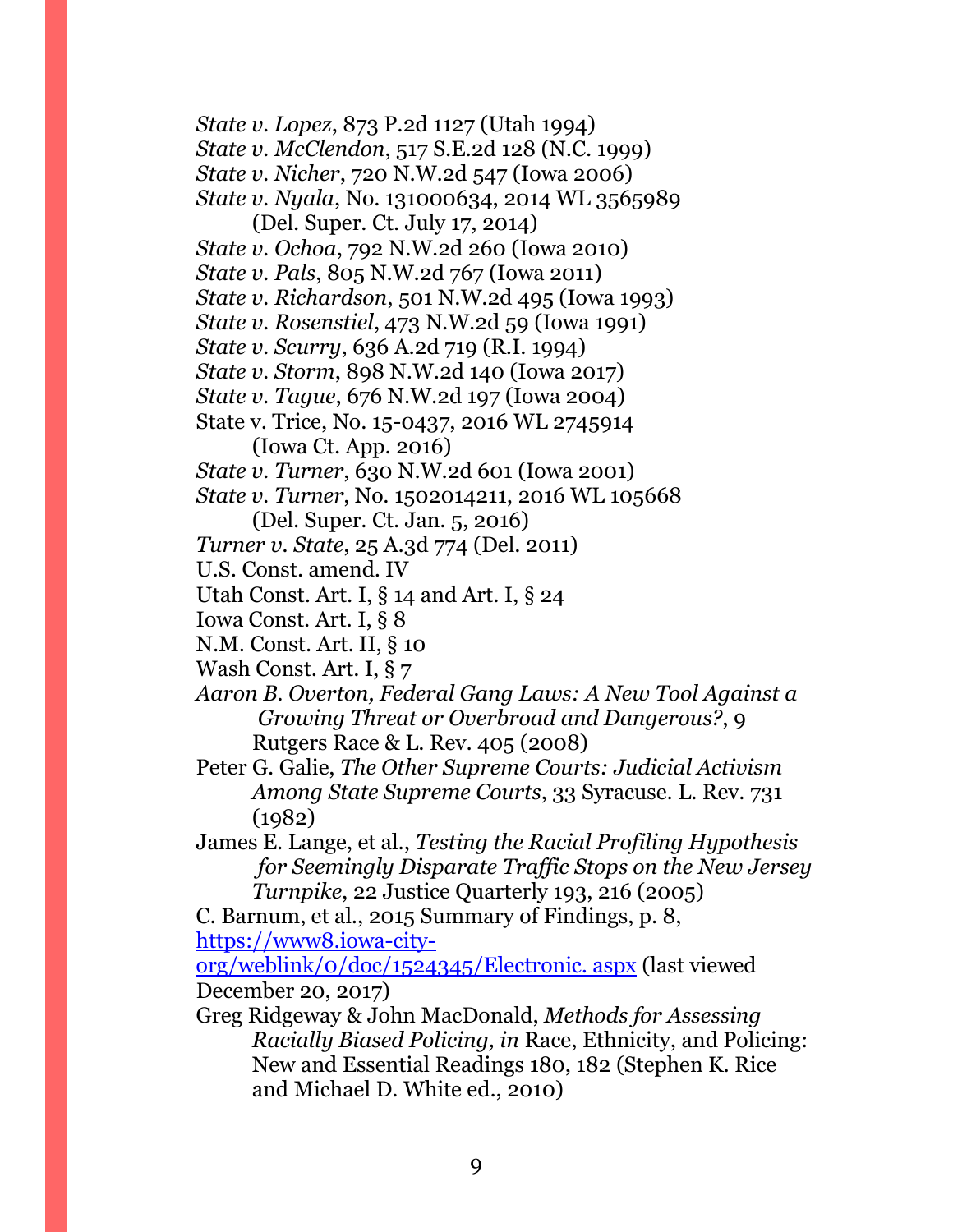Michael R. Smith, *Depoliticizing Racial Profiling: Suggestions for the Limited Use and Management of Race in Police Decision-Making*, 15 Geo. Mason U. C.R. L.J. 219, 239 (2005)

#### **ROUTING STATEMENT**

<span id="page-9-0"></span>Retention is inappropriate for this case. The defendant relies on Iowa Rule of Appellate Procedure 6.903(2)(d) to argue that there is a substantial question of changing legal principles. But the Iowa Supreme Court has already considered pretextual government action under the Iowa Constitution and the policy arguments advanced here are not new or changing. In 2005 under the Iowa Constitution, the Iowa Supreme Court determined that an officer's subjective motives were irrelevant when the government action was objectively reasonable. *State v. Griffin*, 691 N.W.2d 734, 736 (Iowa 2005). Further, the policy arguments are not new. The 1996 *Whren v. United States* decision addresses a concern with selective law enforcement on the basis of race. *Whren v. United States*, 517 U.S. 806, 813 (1996). Additionally, many of the racial profiling studies that the defendant cites are older than *Griffin*. *See* Appellant Br. pp. 39-43 (citing studies from 1996, 1999, and 2000).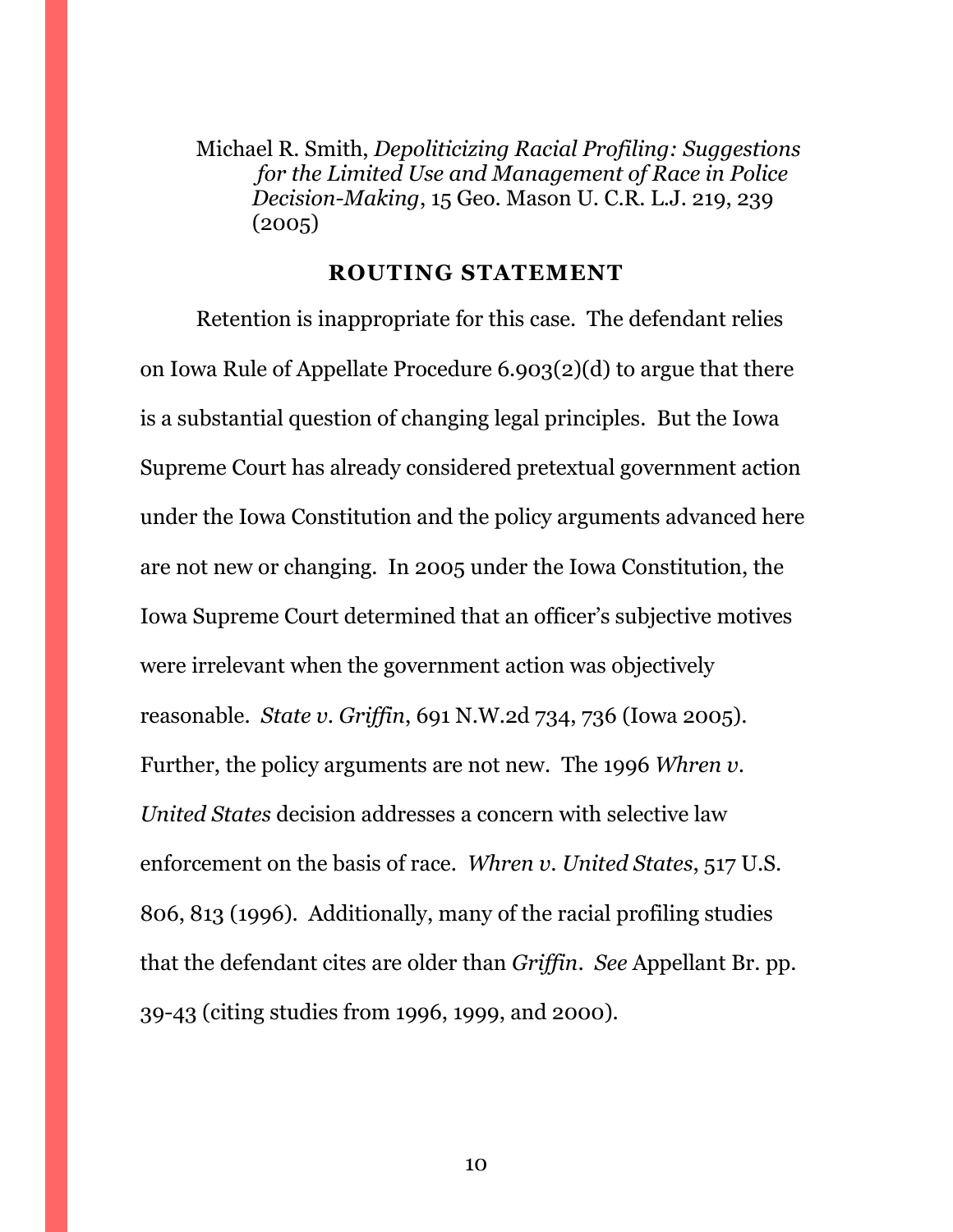The Iowa Supreme Court has already considered pretextual government action under the Iowa Constitution and concluded an objective test is appropriate. The policy reasons have not changed in the interim. Instead, existing legal principles apply and transfer to the Court of Appeals is appropriate. Iowa R. App. P. 6.1101(3).

#### **STATEMENT OF THE CASE**

#### <span id="page-10-0"></span>**Nature of the Case**

The defendant, Scottize Danyelle Brown, appeals her conviction for operating while intoxicated as a second offense. She argues the traffic stop of the vehicle she was driving was pretextual and that pretextual stops are unconstitutional under Article I, section 8 of the Iowa Constitution. At the motion to suppress hearing, the police officer explained he would not have stopped the defendant for nonfunctioning license plate lamps, veering over a center line, and accelerating through a yellow light if he had not checked the vehicle owner's name in the computer. When he checked the name, he discovered the vehicle owner was affiliated with gang activity.

### **Course of Proceedings**

Brown was charged with operating while intoxicated as a second offense in violation of Iowa Code section 321J.2. Trial Information; App. 4. She filed a motion to suppress and argued in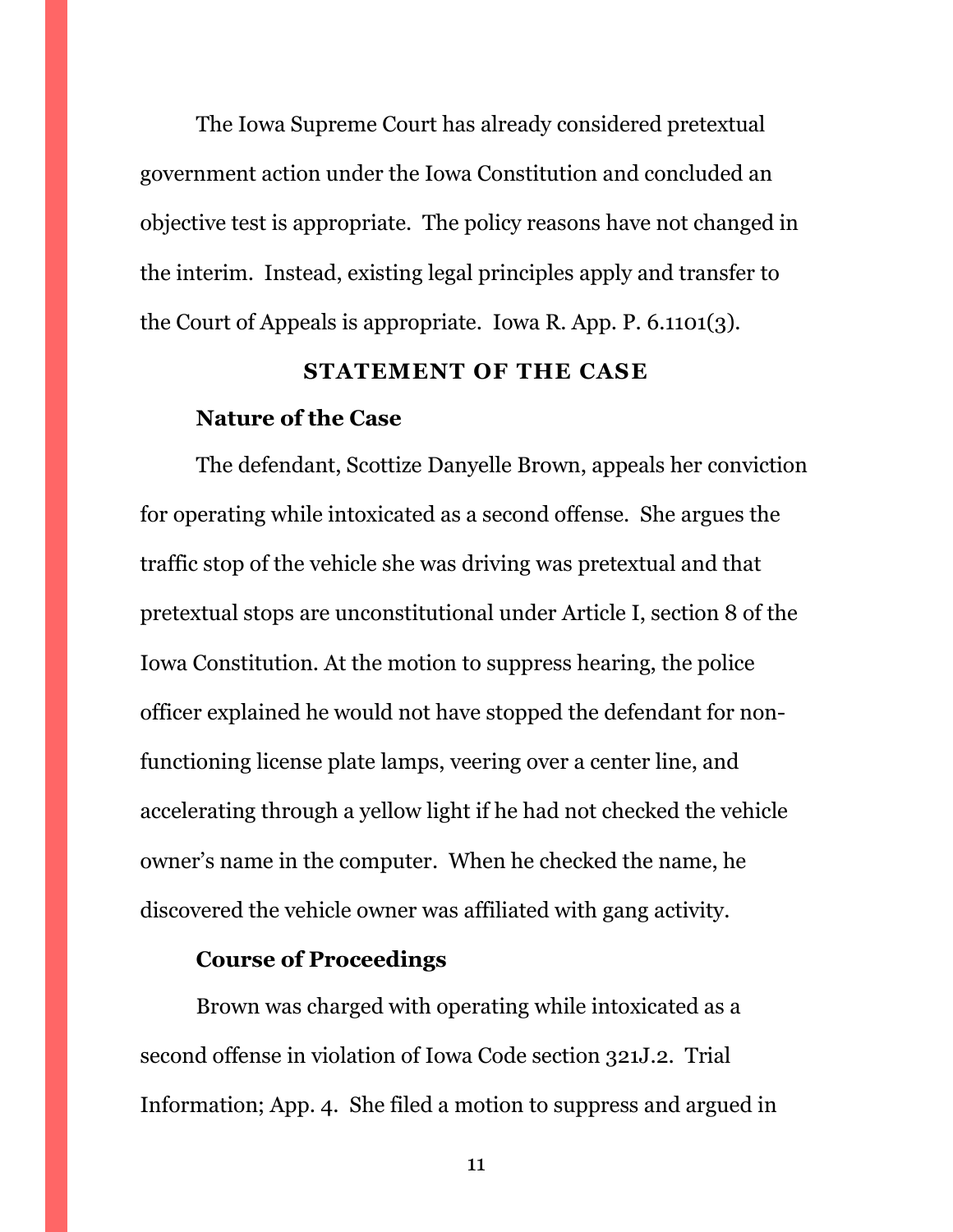the motion that her traffic stop was pretextual in violation of both the federal and state constitutions. Motion to Suppress; App. 9.

The district court denied the motion. Order on Motion to Suppress; App. 12. It determined that the officer would not have stopped the vehicle absent the officer's discovery of the registered owner's gang affiliation. Order on Motion to Suppress; App. 11. But it recognized the officer's discovery of the gang connection was a subjective reason that was immaterial to the constitutionality of the stop, thus the stop was constitutional. Order on Motion to Suppress; App. 11.

After the district court denied the motion, the defendant agreed to a trial on the minutes. Transcript p. 2, lines 6-25; 3, lines 1-22. The district court found her guilty and sentenced her to fourteen days in jail with 351 days suspended, and to probation for one to two years. Order; App. 18.

#### **Facts**

The defendant was driving a black Lincoln Navigator at 12:25 a.m. in the city of Waterloo when her driving caught the attention of a patrol officer. Minutes of Testimony; Confidential App. 12. The defendant had accelerated into a right turn on a yellow light and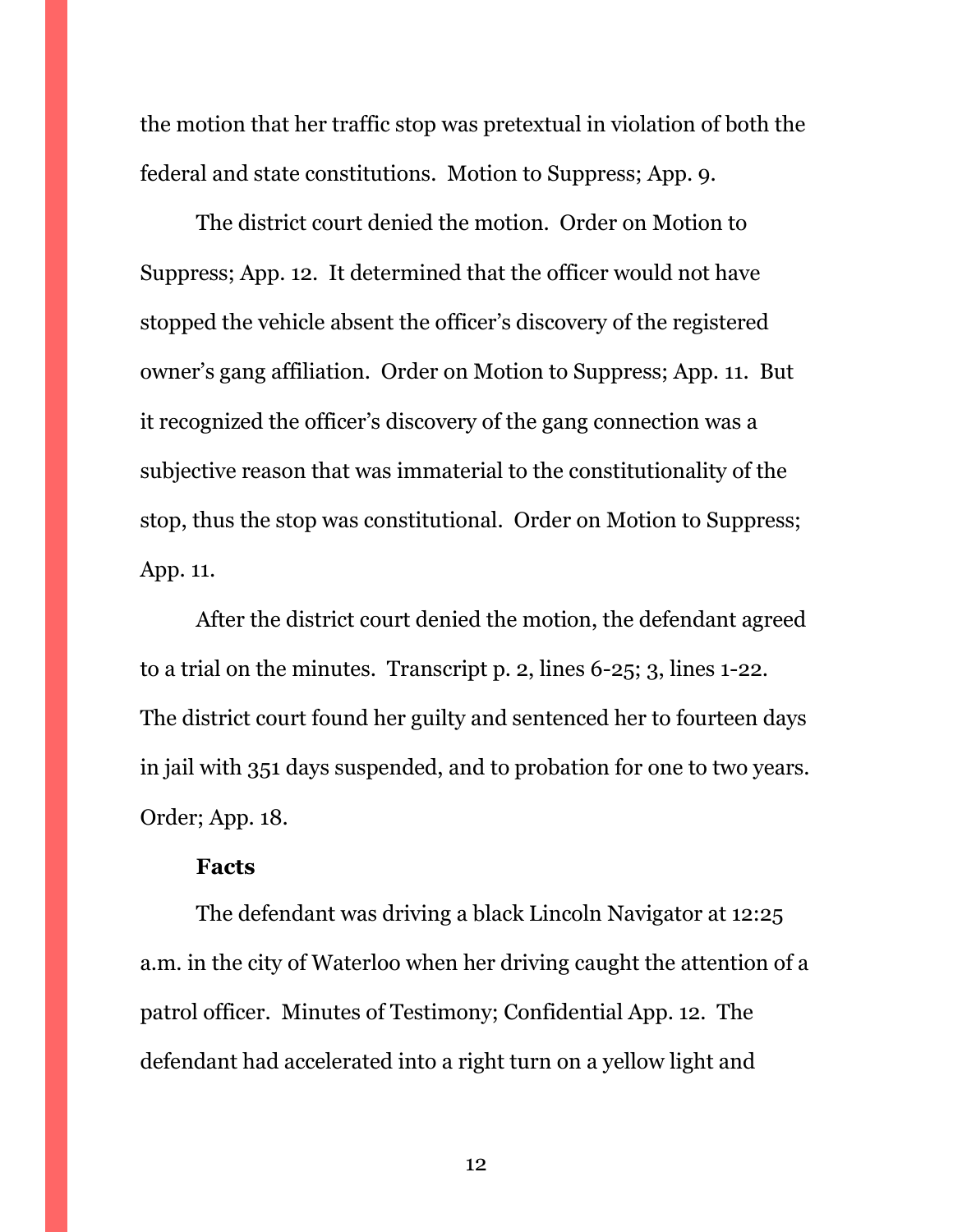passed to the left of the vehicle in front of it. Minutes of Testimony; Confidential App. 12. Then the defendant veered across a center line and the officer noticed one of the two license plate lamps was not functioning. Minutes of Testimony; Confidential App. 12.

Prior to the stop the officer investigated the registered owner of the vehicle—not the defendant—and discovered the registered owner had a connection to gang activity. Motion to Suppress Tr. 7, lines 17- 25; 8, lines 1-6. The officer explained that it was after he realized the owner was affiliated with a gang that he made the decision to stop the vehicle. Motion to Suppress Tr. 19, lines 19-23.

The officer activated his emergency lights but the defendant did not immediately react to the lights or the siren. Minutes of Testimony; Confidential App. 12. When the officer finally stopped the vehicle, he smelled alcohol emanating from the defendant and saw an open can of Natural Light, a type of beer, in the center cup holder. Minutes of Testimony; Confidential App. 12. The defendant denied that the open can was hers. Minutes of Testimony; Confidential App. 12. The officer discovered that the defendant had a suspended license and transported her to the station where he conducted field sobriety tests. Minutes of Testimony; Confidential App. 12.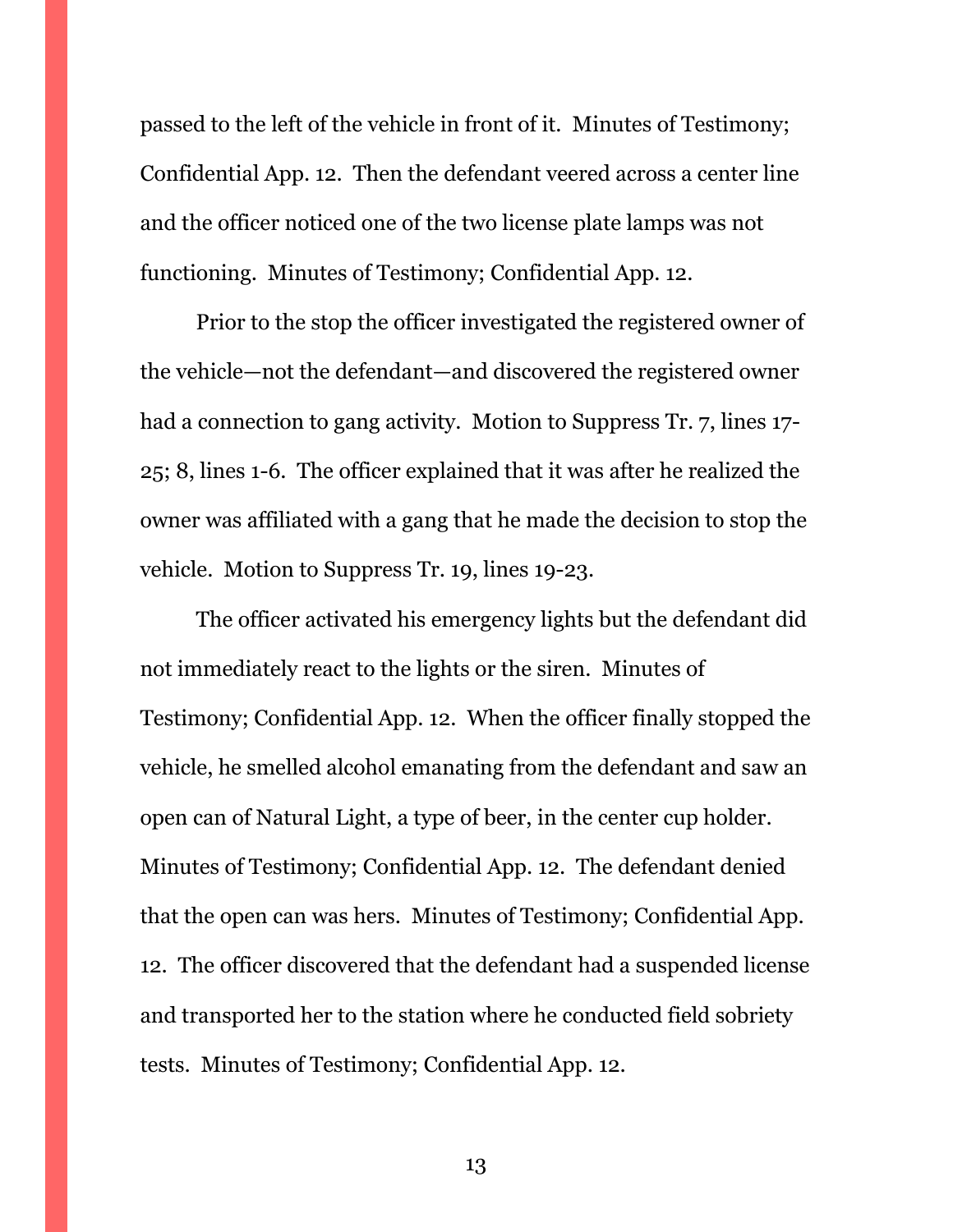#### **ARGUMENT**

### <span id="page-13-1"></span><span id="page-13-0"></span>**I. Article I, Section 8 of the Iowa Constitution Requires Only That An Officer Have An Objectively Reasonable Basis to Conduct a Traffic Stop.**

#### **Preservation of Error**

Error is preserved on the general claim that the Iowa Constitution prohibits pretextual stops. *Meier v. Senecaut*, 641 N.W.2d 532, 537 (Iowa 2002); Motion to Suppress; Ruling; App. 9, 11-12.

Error is not preserved on the defendant's attempt—for the first time—to challenge whether she violated Iowa's traffic laws. A defendant must present an issue and the district court must decide it in order to preserve error. *Senecaut*, 641 N.W.2d at 537. The defendant's motion to suppress only argued that the officer's reasons for the stop were pretextual. *See* Motion to Suppress; App. 9. At the suppression hearing, the defendant did not argue that she followed the traffic laws. *See* Motion to Suppress Tr. 29, lines 9-25; 30, lines 1- 25; 31, lines 1-16. The defendant has failed to preserve a challenge to her traffic violations.

#### **Standard of Review**

Review is de novo for this constitutional issue. *State v. Baldon*, 829 N.W.2d 785, 789 (Iowa 2013). This inquiry requires the Court to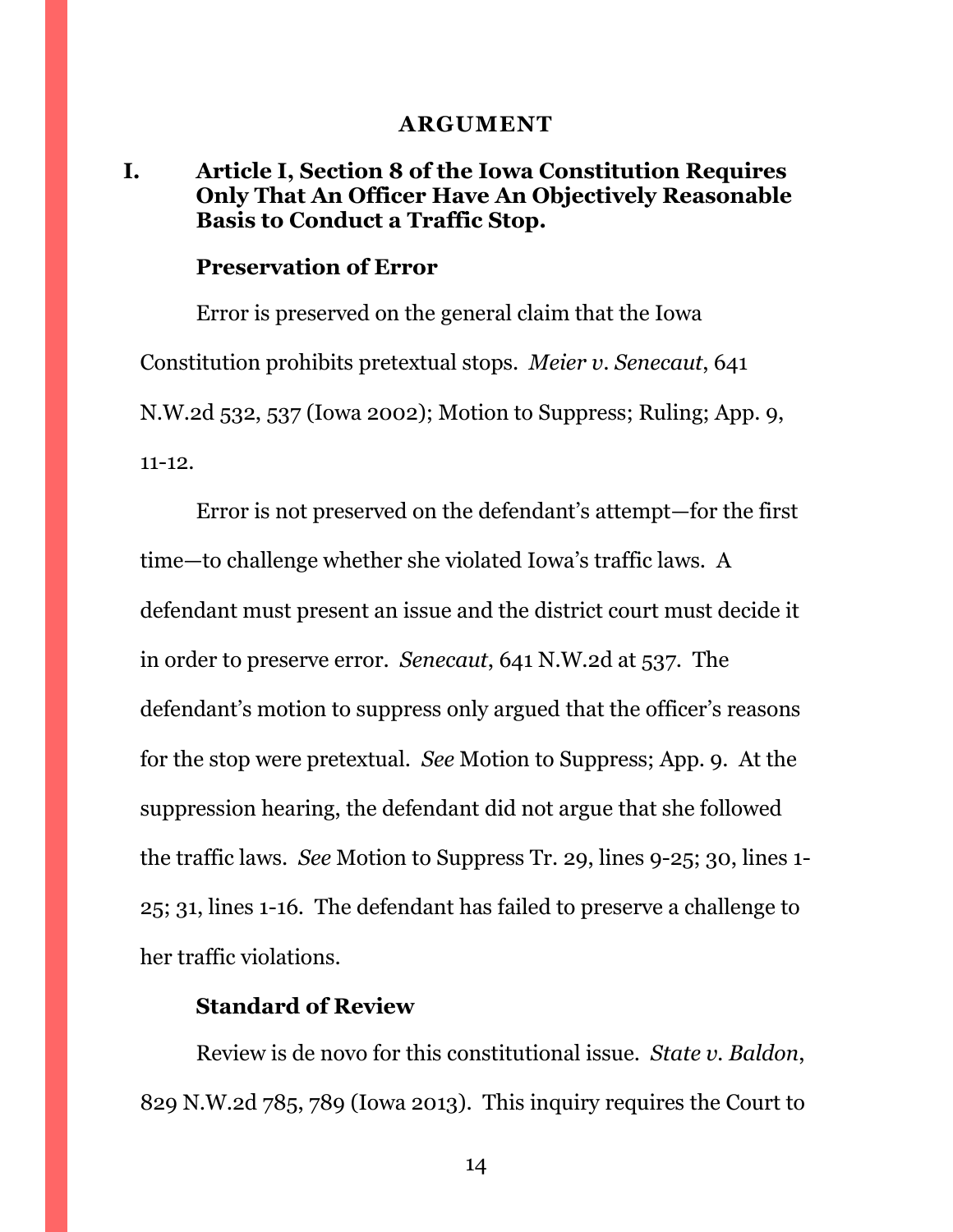make an independent evaluation based on "the totality of the circumstances as shown by the entire record." *Id.* (internal quotation marks omitted).

### **Merits**

The defendant broke the law. But she argues that her lawbreaking is immaterial because Article I, Section 8 of the Iowa Constitution requires a court to suppress evidence if there are additional reasons for the stop that were not related to her illegal conduct.

The search and seizure provision of the Iowa Constitution requires only that the officer had an objectively reasonable basis to conduct a traffic stop. This objective standard follows the reasoned analysis of *Whren v. United States* in the United States Supreme Court, Iowa's case law involving pretextual government action under the Iowa Constitution, and the reasoning of other state courts on this issue.

The defendant's subjective burden-shifting test is not the answer to the defendant's concerns about selective law enforcement, the number of traffic regulations in force in Iowa, or the number of race-based traffic stops in Iowa. It is not the answer because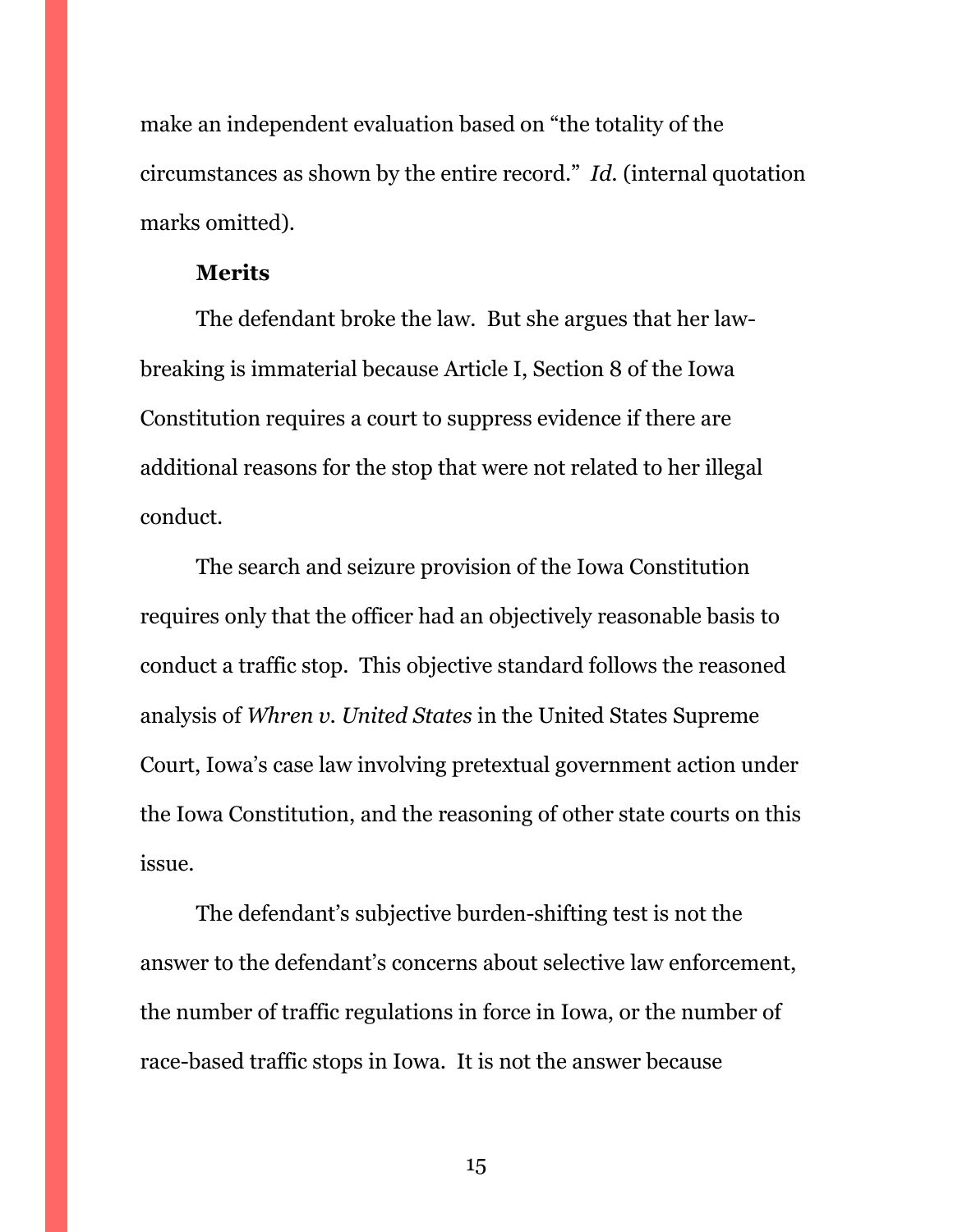concerns about the selective enforcement of traffic laws can be addressed under the existing framework of the Equal Protection Clause. It is not the answer because Iowa case law already provides extensive, unique protections during traffic stops conducted by Iowa officers. And it is not the answer because the current data provided by amici relies on census data, a method too flawed for the Iowa Supreme Court to rely upon it as an accurate commentary on racebased traffic stops in Iowa. For all of these reasons, the district court correctly applied the law.

### <span id="page-15-0"></span>**A. Case law from the United States Supreme Court, the Iowa Supreme Court, and other state courts requires only an objectively reasonable basis for a traffic stop.**

For decades, courts have used an objective standard to assess the reasonableness of a seizure. *See, e.g., Terry v. Ohio*, 392 U.S. 1, 21-22 (1968) (stating "it is imperative that the facts be judged against an objective standard"). The United States Supreme Court has justified an objective test in the face of allegedly pretextual government action, acknowledging selective enforcement of traffic laws is a concern but not a concern addressable under a constitutional search and seizure provision. The Iowa Supreme Court has determined under the Iowa Constitution that an officer's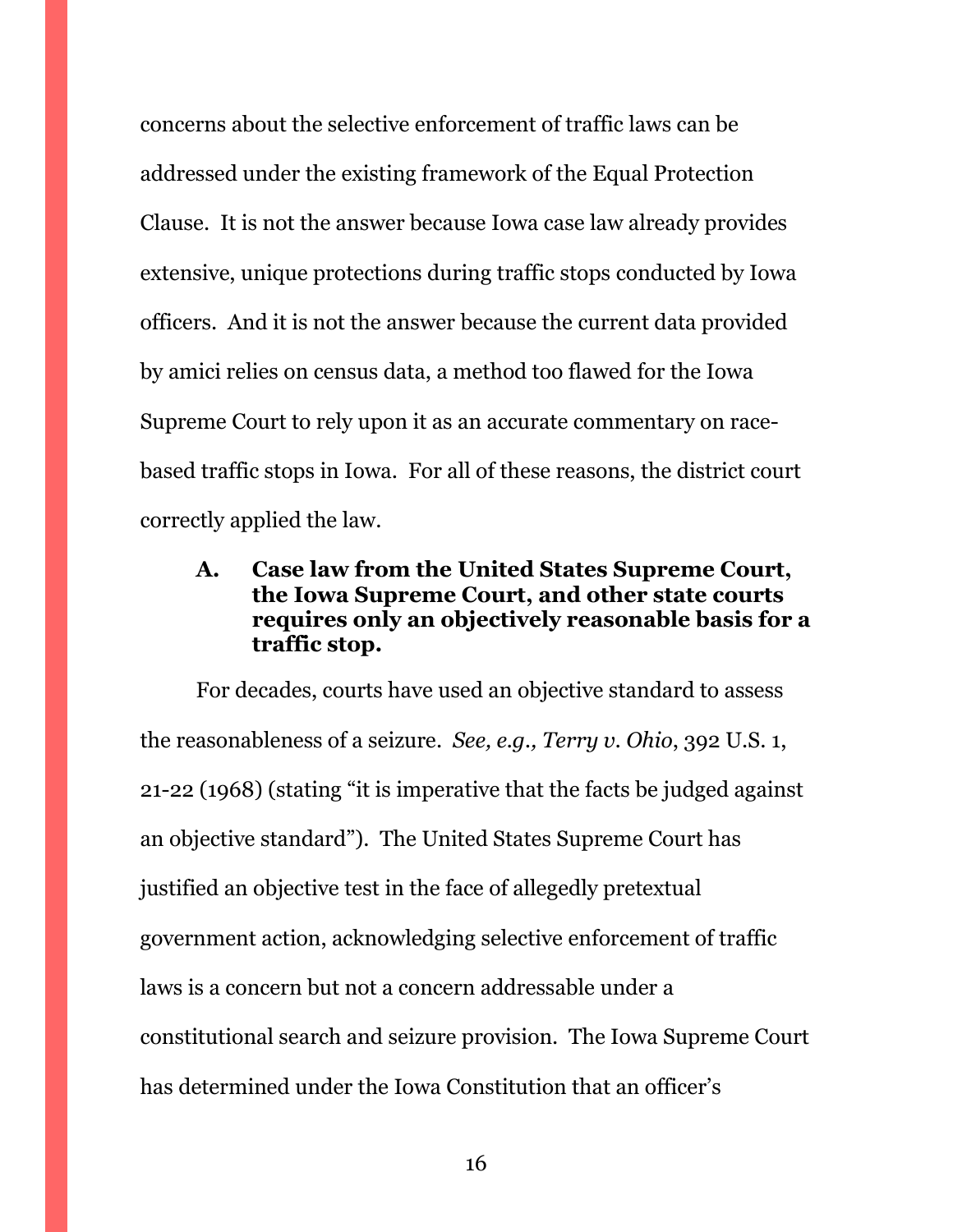subjective motive does not undermine probable cause. And other states have found persuasive the reasoning of *Whren v. United States* under their own constitutions.

### <span id="page-16-0"></span>*1. The United States Supreme Court identified in*  **Whren v. United States** *that an objective standard is appropriate to assess if a traffic stop is reasonable.*

The Fourth Amendment requires an objective standard to assess the reasonableness of government action during a traffic stop. The Fourth Amendment of the United States Constitution protects the people from unreasonable searches and seizures. U.S. Const. amend. IV; *Whren v. United States*, 517 U.S. 806, 809 (1996). An officer's temporary detention of a person during a traffic stop is a seizure. *Whren*, 517 U.S. at 810. The seizure must be reasonable to be constitutional. *Id.*

A traffic stop is reasonable under the Fourth Amendment when the driver violates a traffic law, even when an officer has additional subjective motive for the stop. In *Whren*, the United States Supreme Court recognized that an officer's additional subjective motive does not invalidate "otherwise objectively justifiable behavior under the Fourth Amendment." *Whren v. United States*, 517 U.S. 806, 813 (1996). Thus, "the decision to stop an automobile is reasonable where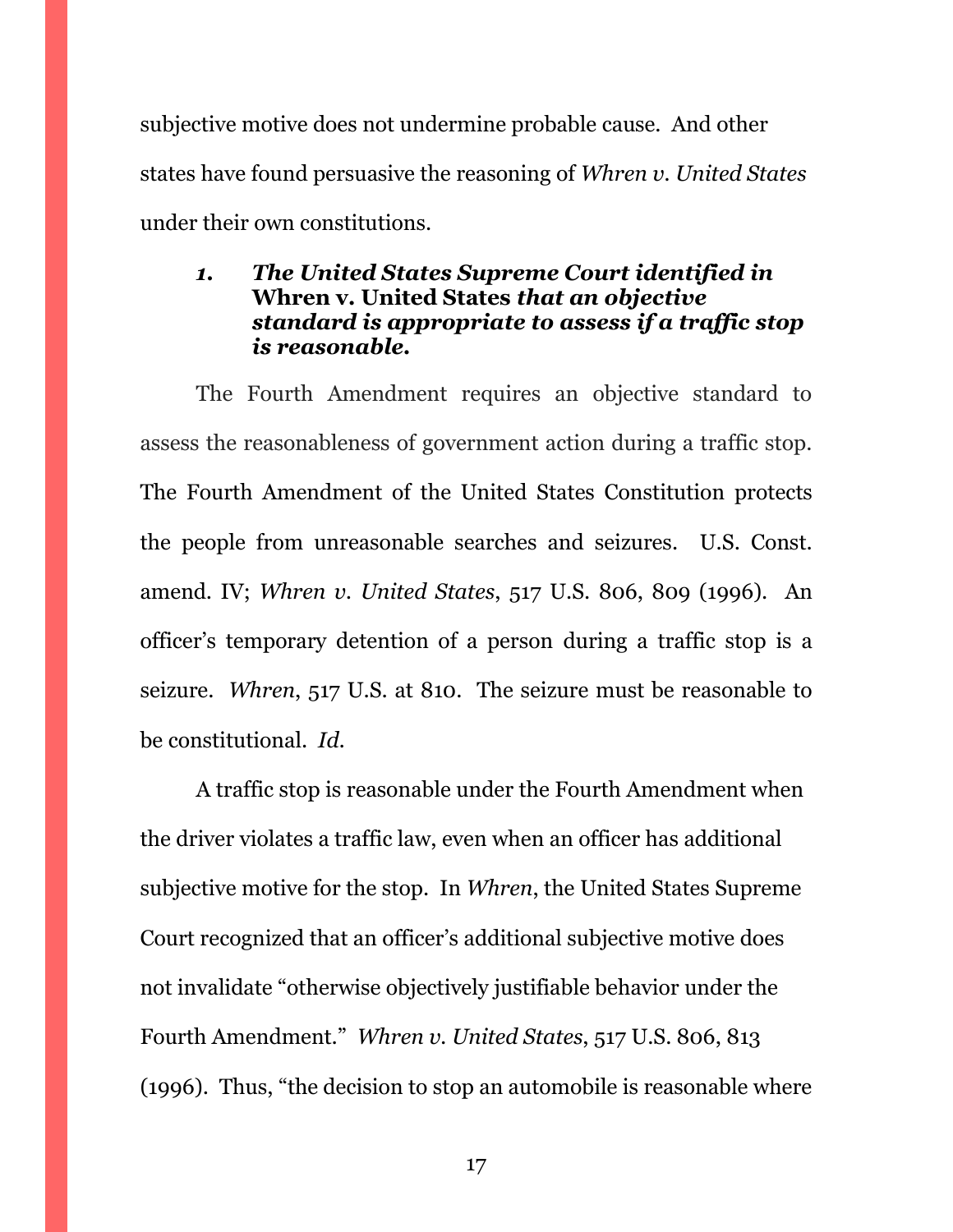the police have probable cause to believe that a traffic violation has occurred."<sup>1</sup> *Id.* 

The Court then squarely addressed two concerns identical to what the defendant raises here: that officers were selectively enforcing the traffic laws on the basis of race and that there are too many traffic regulations to avoid breaking the law while driving. In response to the first concern, the Court stated that "[w]e of course agree with petitioners that the Constitution prohibits selective enforcement of the law based on considerations such as race" but recognized the constitutional basis for such a claim was the Equal Protection Clause. *Id.* For the second concern, the Court determined that there was no legal principle available to deem a traffic code too large for officers to enforce. *Id.* at 818-19. Further, there was no practical standard that allowed the judiciary to decide which traffic

 $\overline{a}$ 

<sup>1</sup> The *Whren* defendant admitted that there was probable cause he violated the traffic laws, and the United States Supreme Court used the phrase "probable cause" in its decision. However, the United States Supreme Court has recognized reasonable suspicion—a lower standard than probable cause—can justify a seizure and the Iowa Supreme Court has held the same. *See Navarette v. California*, 134 S. Ct. 1683, 1690 (2014) (recognizing reasonable suspicion can justify an investigatory stop); *State v. Tague*, 676 N.W.2d 197, 204 (Iowa 2004) (stating the police need only reasonable suspicion to stop a defendant's vehicle for investigatory purposes).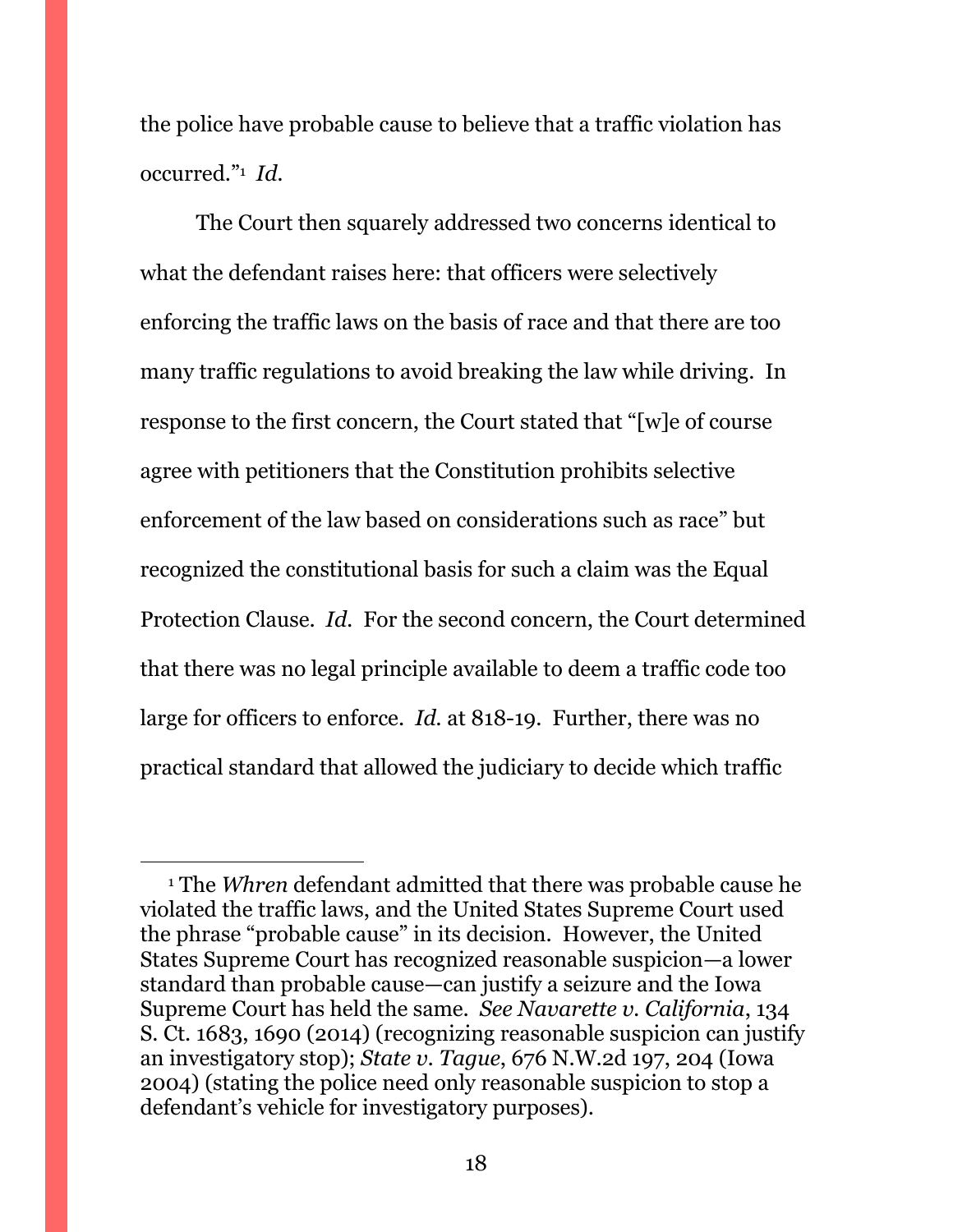violations were so common that an officer trying to enforce the law would be acting unreasonably under the Constitution. *Id.* 

### <span id="page-18-0"></span>*2. The Iowa Supreme Court has recognized under the Iowa Constitution that an officer's additional subjective motive does not negate an otherwise valid government action.*

The Iowa Constitution requires an objective standard to assess the reasonableness of government action during a traffic stop. The Iowa Constitution contains nearly identical language to the Fourth Amendment. *See* Iowa Const. art. I, § 8. The Iowa Supreme Court has recognized it "will engage in independent analysis of the content of [Iowa's] state search and seizure provisions." *State v. Ochoa*, 792 N.W.2d 260, 267 (Iowa 2010).

Even so, Iowa courts have long recognized that "constitutional reasonableness of a search or seizure is determined by an objective standard." *State v. Cline,* 617 N.W.2d 277, 280-81 (Iowa 2000) *abrogated on other grounds by State v. Turner*, 630 N.W.2d 601 (Iowa 2001); *see also State v. Harrison*, 846 N.W.2d 362, 365 (Iowa 2014) ("The motivation of the officer stopping the vehicle is not controlling in determining whether reasonable suspicion existed. The officer is therefore not bound by his real reasons for the stop.") (quoting *State v. Kreps*, 650 N.W.2d 636, 641 (Iowa 2002)); *State v.*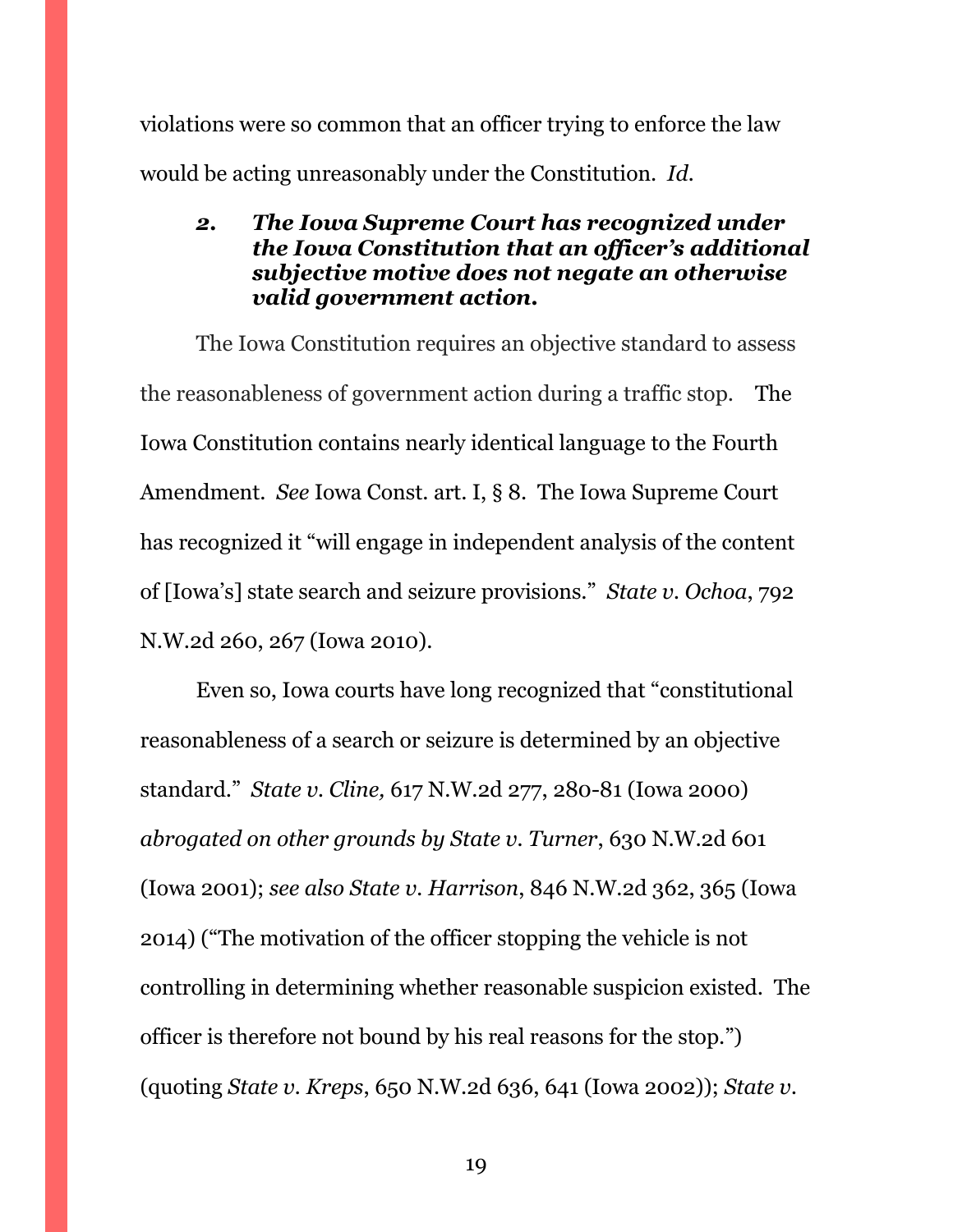*Nicher*, 720 N.W.2d 547, 554 (Iowa 2006) (stating "we must assess a police officer's conduct based on an objective standard"). For evaluating pretextual arrests, for example, the Iowa Supreme Court implicitly adopted an objective test in 1990 and explicitly adopted the same objective test in 1995. *See State v. Garcia*, 461 N.W.2d 460, 463-64 (Iowa 1990); *State v. Hofmann*, 537 N.W.2d 767, 779 (Iowa 1995).

This objective standard equally applied to traffic stops, even prior to *Whren*. Prior to *Whren*, an officer had to explain the actual reasons for the stop, but an improper reason did not automatically invalidate the stop. Instead, Iowa law included a narrow exception that a stop could be invalid if the *only* reason for the stop was subjectively unreasonable. *See Garcia*, 461 N.W.2d at 464. In *Garcia*, law enforcement had the defendant under surveillance, but did not move to arrest him until they discovered the defendant did not have a valid driver's license. *Id.* at 461-62. The officer testified that he stopped the defendant because he knew the defendant did not have a driver's license and because he "had a very strong suspicion that [the defendant] was dealing in narcotics." *Id.* The Iowa Supreme Court upheld the stop as constitutional, finding that the lack of a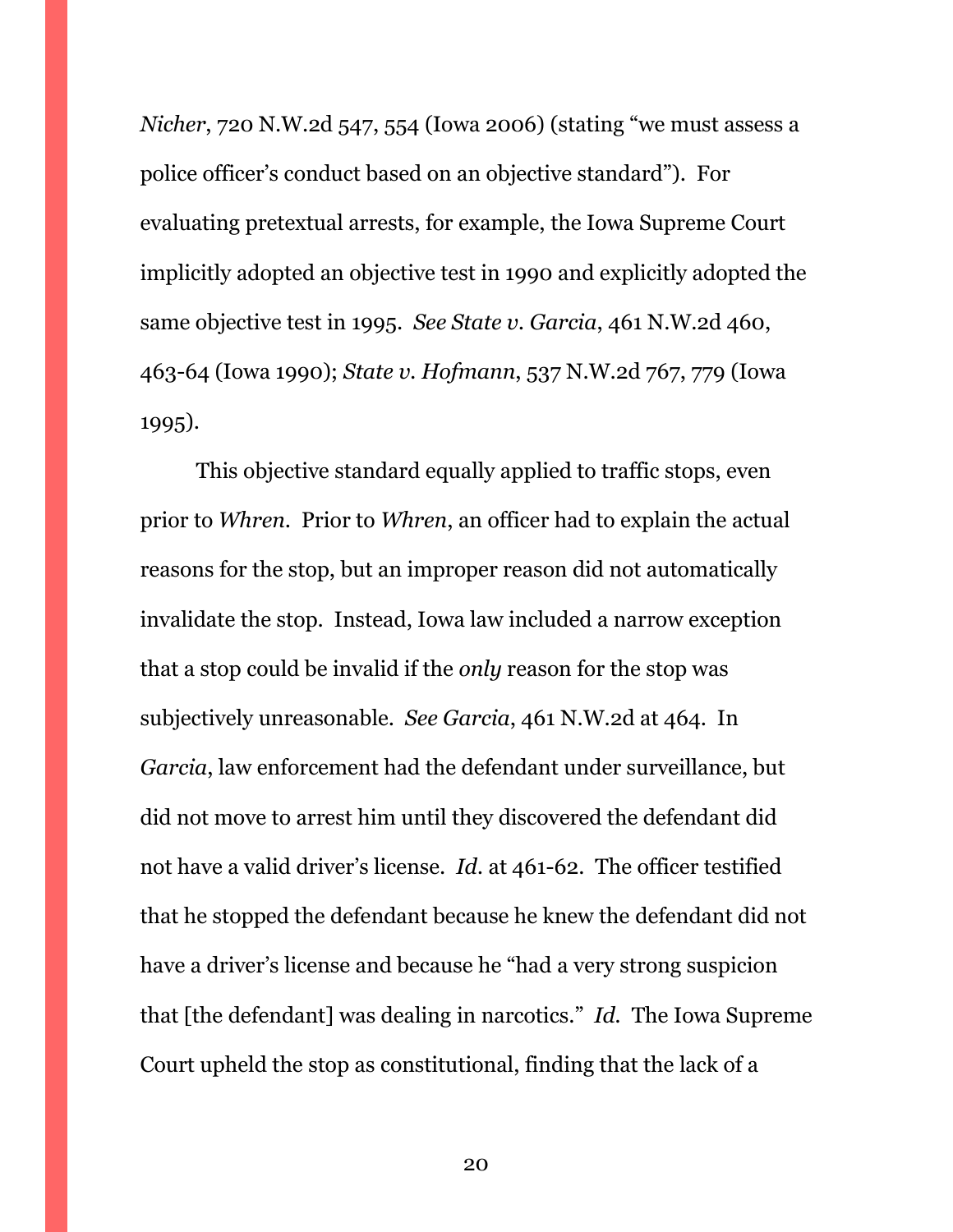driver's license was a valid reason for the stop. *Id.* The additional suspicion of drug activity did not require a different result. *Id.* Although the court of appeals in that case relied on *State v. Aschenbrenner*, 289 N.W.2d 618 (Iowa 1980) as evidence of a subjective test, the Iowa Supreme Court clarified the test's application. *Id.* It stated that "[e]ven applying this subjective standard [from *Aschenbrenner*], the arrest was proper because the officers did have a proper, albeit a secondary, reason for the stop." *Id.*

Under the Iowa Constitution specifically, the Iowa Supreme Court has recognized that an officer's subjective motive does not invalidate otherwise lawful government action. An officer stopped a defendant for an improperly illuminated rear license plate and an excessively loud muffler. *State v. Griffin*, 691 N.W.2d 734, 736 (Iowa 2005). The defendant admitted he did not have liability insurance either, and was arrested for all three offenses. *Id.* A subsequent search of the vehicle revealed methamphetamine and marijuana. *Id.* The officer admitted at the suppression hearing that when he searched for the defendant's name in the computer and discovered prior drug convictions, he suspected the defendant might have controlled substances in the vehicle. *Id.* The officer testified that if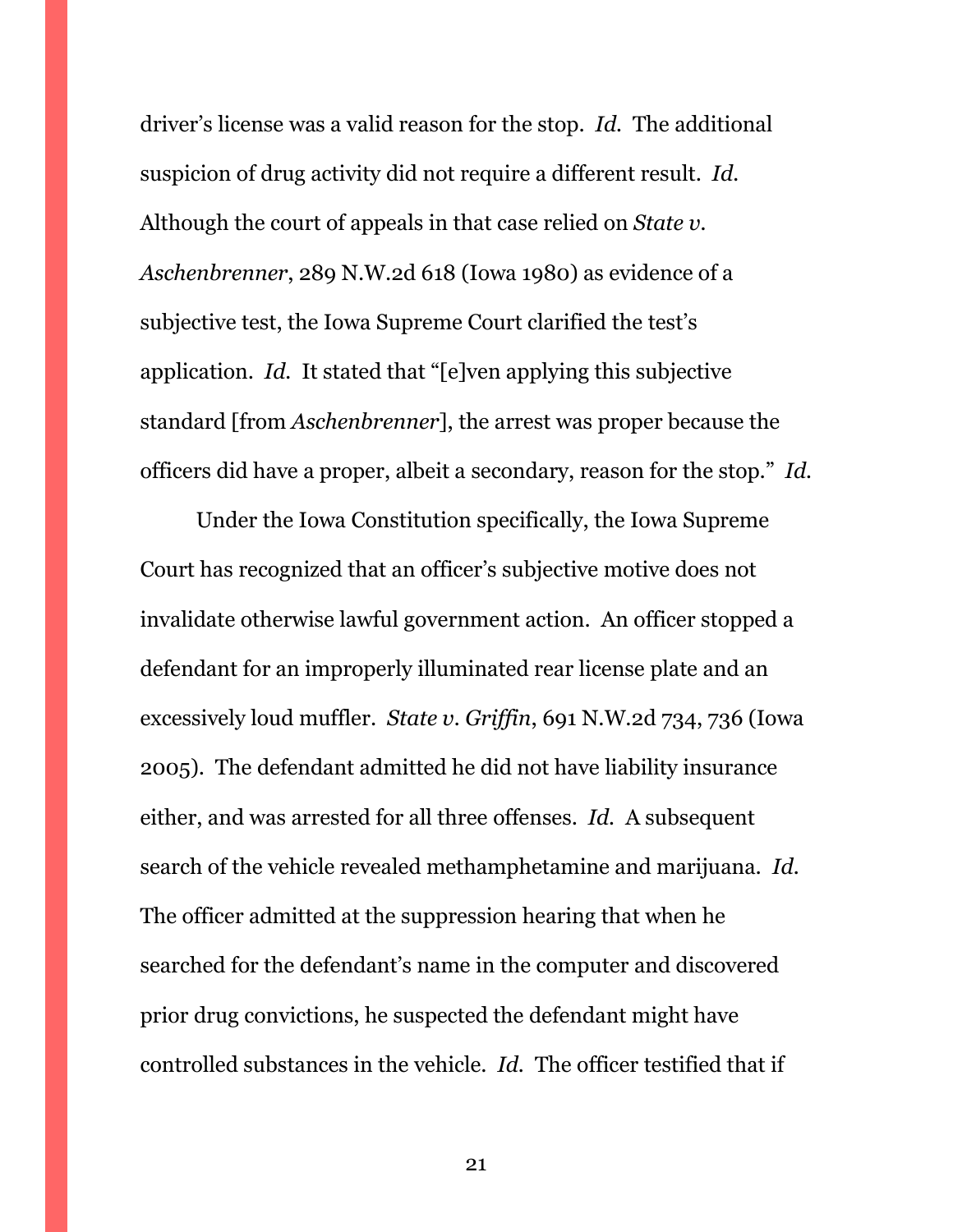he had not suspected additional controlled substances, he would not have arrested the defendant and that the arrest was only made to permit a search incident to arrest. *Id.* The Iowa Supreme Court affirmed, finding that under the Iowa Constitution the subjective motive for the arrest did not negate that probable cause existed for the arrest. *Id.*

The principle of stare decisis applies for this Court to continue to follow *Griffin* for claims alleging pretextual government action. "[T]he principle of stare decisis demands that we respect prior precedent and that we do not overturn them merely because we might have come to a different conclusion." *State v. Bruce*, 795 N.W.2d 1, 3 (Iowa 2011). The Iowa Supreme Court decided *Griffin* under the Iowa Constitution within the last seventeen years. It recognized Fourth Amendment precedent was persuasive but not binding, and concluded it "found no basis to distinguish the protections afforded by the Iowa Constitution from those afforded by the federal constitution under the facts of this case." *Griffin*, 691 N.W.2d at 737.

The defendant provides no new facts or policy that requires departure from this case law. Concerns about racial profiling existed before *Griffin*. Several of the racial profiling studies that the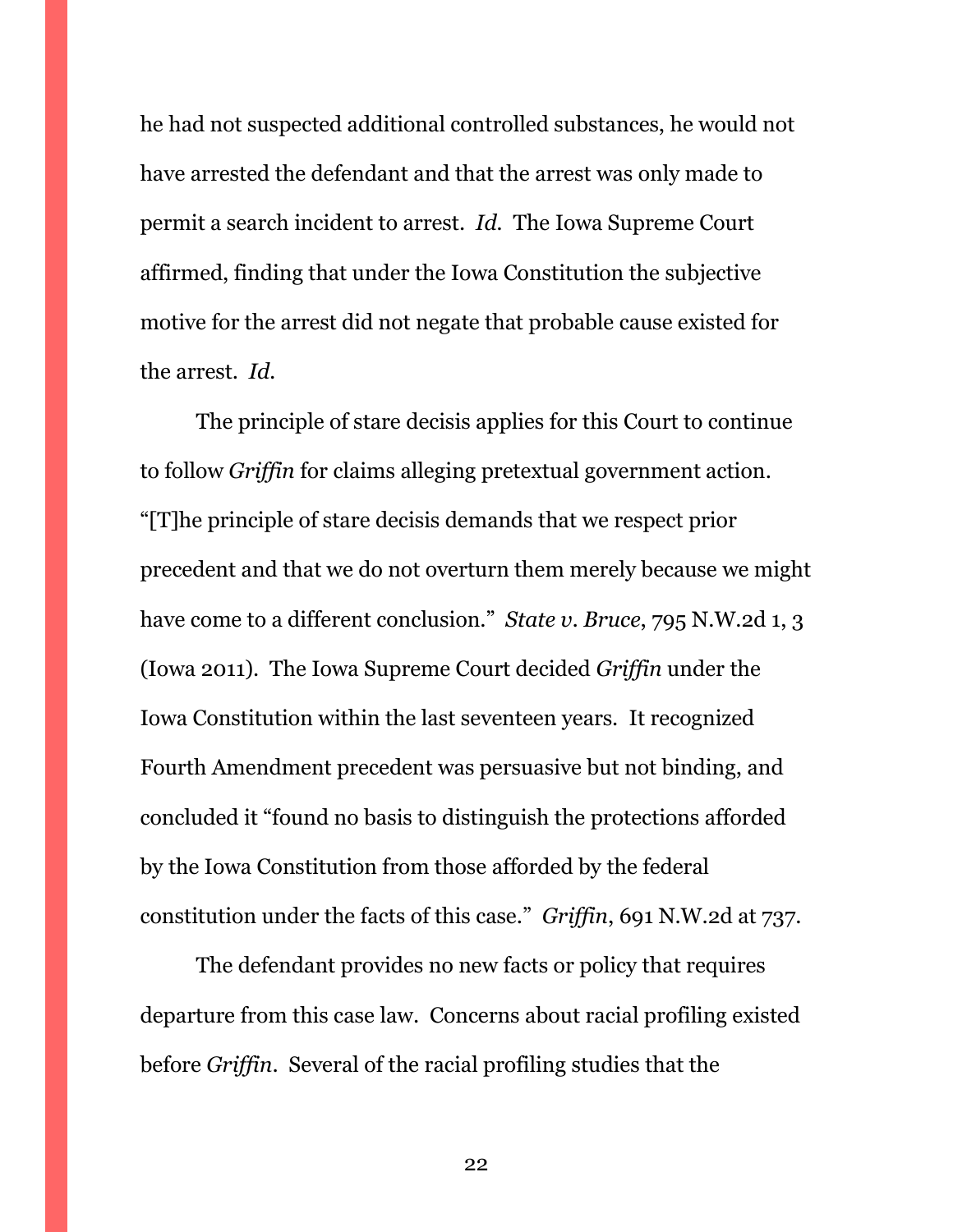defendant references in her brief pre-date *Griffin*. *See* Appellant Br. pp. 39-43 (referencing a 1996 New Jersey study, a 1999 New York study, a 2000 New Jersey study, and a 2004 Massachusetts study). The defendant's brief re-states longstanding policy arguments. Under the Iowa Constitution, the Iowa Supreme Court has already decided that an officer's subjective motive does not negate otherwise lawful government action and the defendant offers no persuasive reason to depart from *Griffin*.

### <span id="page-22-0"></span>*3. Multiple states follow* **Whren** *under their state constitutions because of its persuasive reasoning or have employed similar objective tests.*

Other states have followed the *Whren* decision because they have concluded independently that the *Whren* rationale is persuasive. Some states have announced an independence akin to Iowa's opinions for interpreting their own constitutional search and seizure provisions and have determined subsequently that the *Whren* rationale protects their citizens. *See People v. Robinson*, 767 N.E.2d 638, 642 (N.Y. Ct. App. 2001) (acknowledging that it "has not hesitated to expand the rights of New York citizens beyond those required by the Federal Constitution when a longstanding New York interest was involved" but that the concern of pretextual stops may be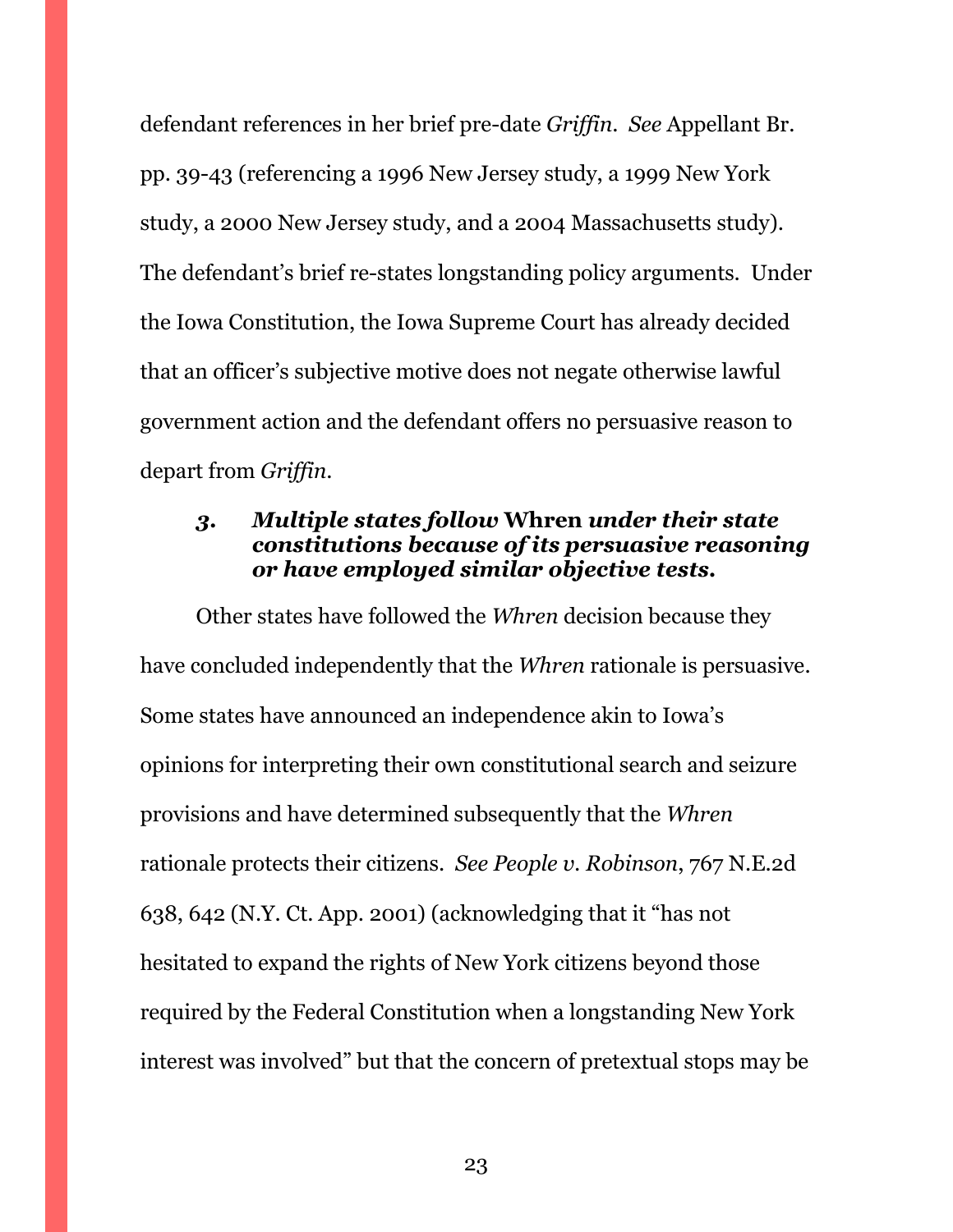addressed under the Equal Protection Clause); *State v. McClendon*, 517 S.E.2d 128, 131-32 (N.C. 1999) (holding that while North Carolina Constitution affords broader protection than the Fourth Amendment, "we find the reasoning of the Supreme Court in *Whren* to be compelling, and we adopt it here"). Indeed, contrary to expanding the rights of the accused, the New York court recognized that extending its law beyond *Whren* could harm its citizens. *See Robinson*, 767 N.E.2d at 643-44 (noting as an example that a traffic stop could lead to the arrest of a person driving under the influence).

Additionally, five other states have employed objective tests that pre-date *Whren*. *See State v. Bolosan*, 890 P.2d 673, 681 (Haw. 1995) ("This court has also disapproved of analyses of officers' subjective bases for conducting investigatory stops in favor of an objective standard . . . and we see no reason to depart from that position"); *State v. Carter/Dawson*, 600 P.2d 873, 875 (Ore. 1979) ("The officer's motives for an otherwise justifiable traffic stop are . . . not relevant to the question of its validity"); *State v. Bjerke*, 697 A.2d 1069, 1072-73 (R.I. 1997) (noting that Rhode Island reached a similar conclusion to *Whren* in *State v. Scurry*, 636 A.2d 719, 723 (R.I. 1994) and stating that the state "[has] not yet endorsed a view that motive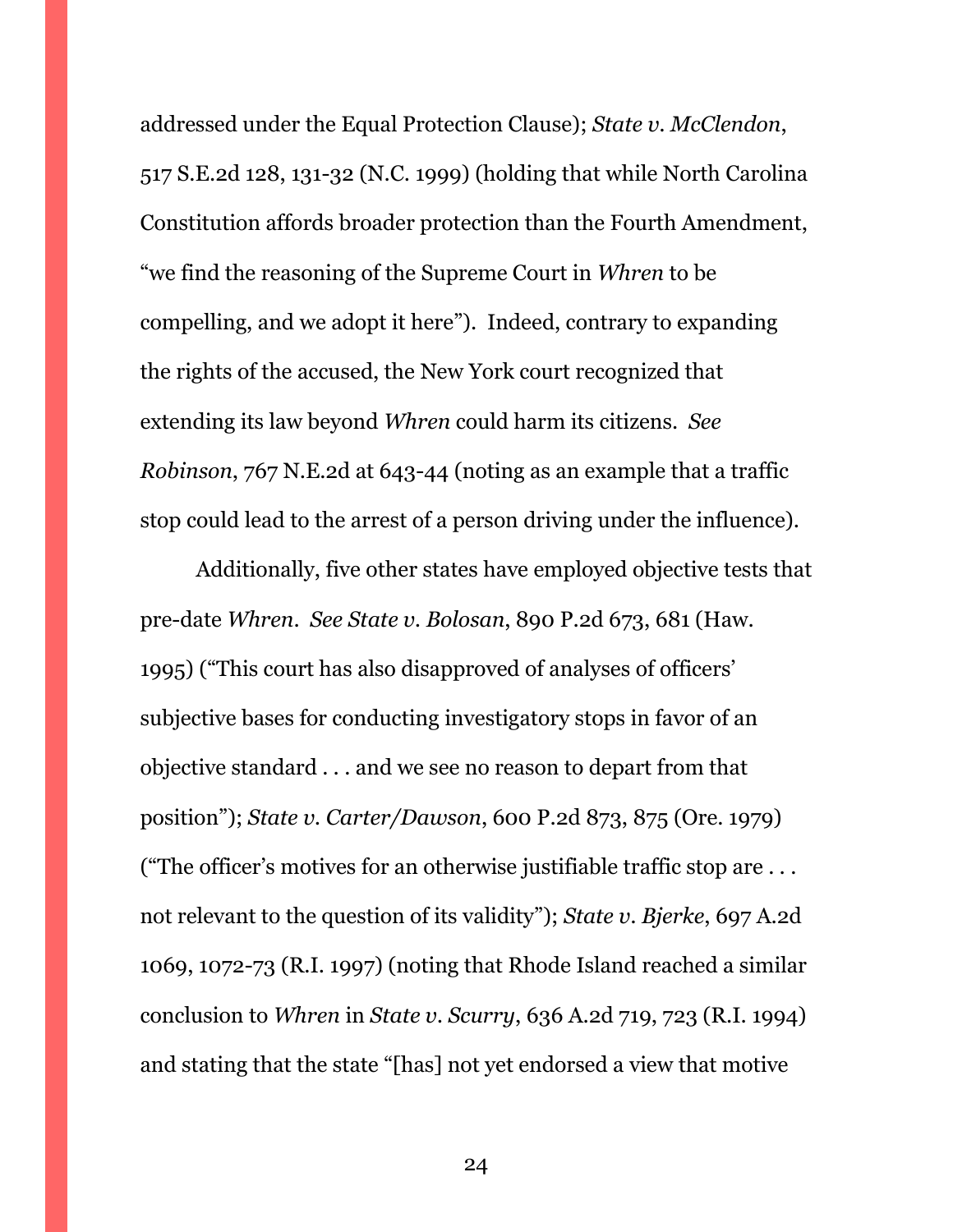alone could invalidate an otherwise valid seizure in the automobile context"); *Crittenden v. State*, 899 S.W.2d 668, 671-74 (Tex. Crim. App. 1995) ("We therefore hold . . . that an objectively valid traffic stop is not unlawful under Article I, § 9, just because the detaining officer had some ulterior motive for making it"); *State v. Lopez*, 873 P.2d 1127, 1140 (Utah 1994) ("[B]ecause the pretext doctrine is unsound, we refuse to adopt it under article I, section 14 and article I, section 24 of the Utah Constitution").

The defendant suggests other states are merely lock-step following federal precedent. This is wrong. Instead, multiple independent jurisdictions have considered the rationale of an objective test and concluded it is the right result.

### <span id="page-24-0"></span>*4. The state courts that have departed from* **Whren**  *either have subsequently disavowed the case law or have constitutional language different from the Iowa Constitution.*

The defendant seeks a burden-shifting test akin to the test adopted by Delaware, New Mexico, and Washington. Delaware has disavowed its case, New Mexico has a substantially different constitutional provision, and Washington's test is similar to Iowa's pre-*Whren* test that upholds the traffic stop if the officer also had an objective reason for the stop.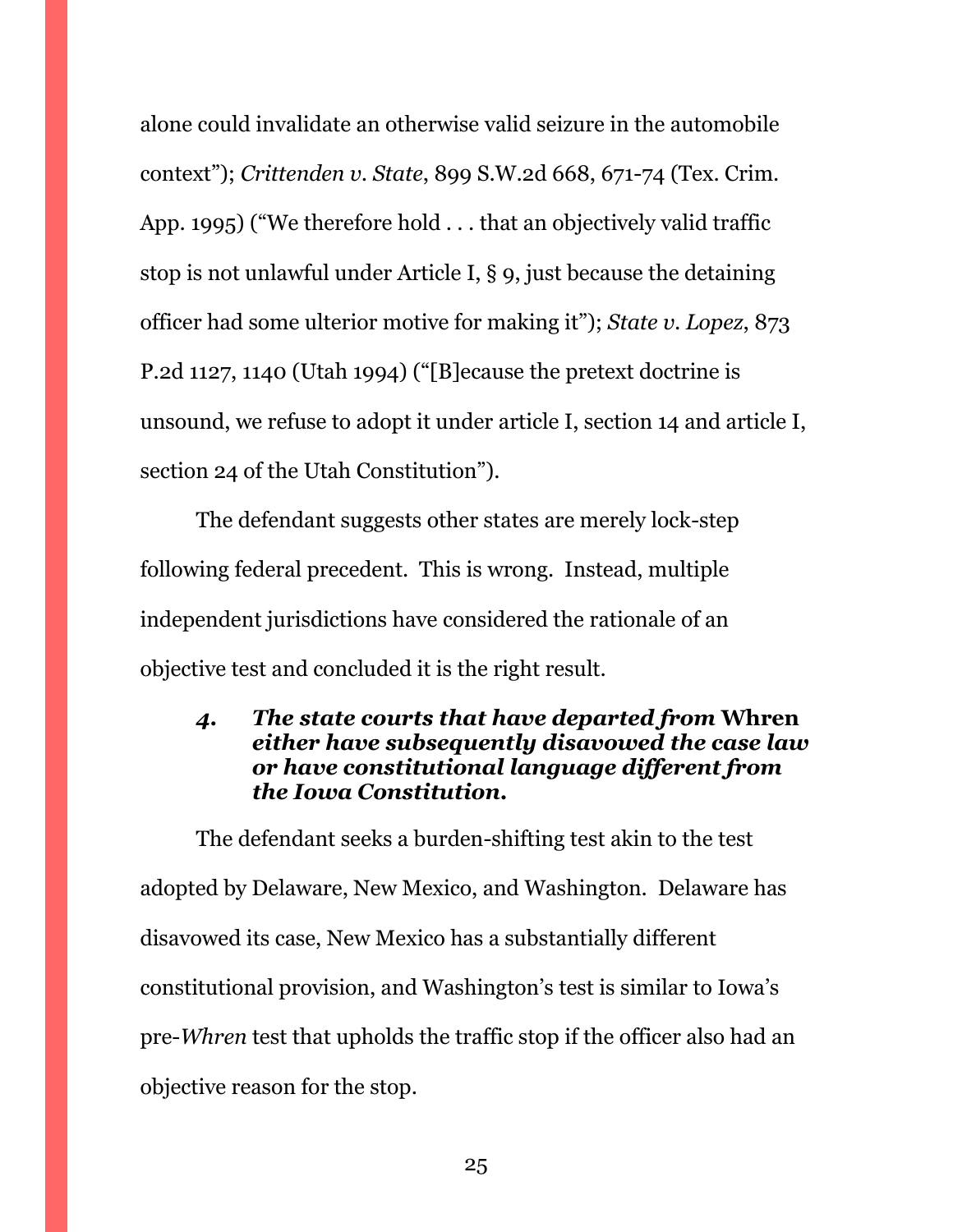The defendant first relies on a case from the Delaware Superior Court that is not good law in Delaware. The Delaware case of *State v. Heath*, 929 A.2d 390 (Del. Super. Ct. 2006) has not been followed by that court in subsequent years and has not been adopted by the Delaware Supreme Court. Other superior court decisions in Delaware have explicitly declined to follow *Heath*, describing its proposed tripartite test as placing "a difficult burden on the court" and noting:

> For obvious reasons of comity, consistency and efforts to minimize confusion, judges on this Court usually follow precedent as enunciated by their colleagues. But the Court in this case cannot do so in this instance. There are too many occasions where, as here, there was a lawful basis to stop a motor vehicle for a traffic violation which led later to arrests for other kinds of offenses.

*State v. Adams*, 13 A.3d 1162, 1166-67 (Del. Super. Ct. 2008); *State v.* 

*Darling*, No. 0607014245, 2007 WL 1784185, at \*3-4 (Del. Super. Ct.

June. 8, 2007). In fact, the Delaware Supreme Court in *Turner v.* 

*State* explicitly affirmed a trial court's denial of a motion to suppress

that relied on *Heath* and quoted the trial court's analysis:

In [*Whren*, the Supreme Court] declared an officer's pretext to conduct a stop immaterial, so long as the officer has contemporaneous reasonable suspicion of criminal activity. Similarly, the Delaware Supreme Court . . . does not rely on an officer's actual, subjective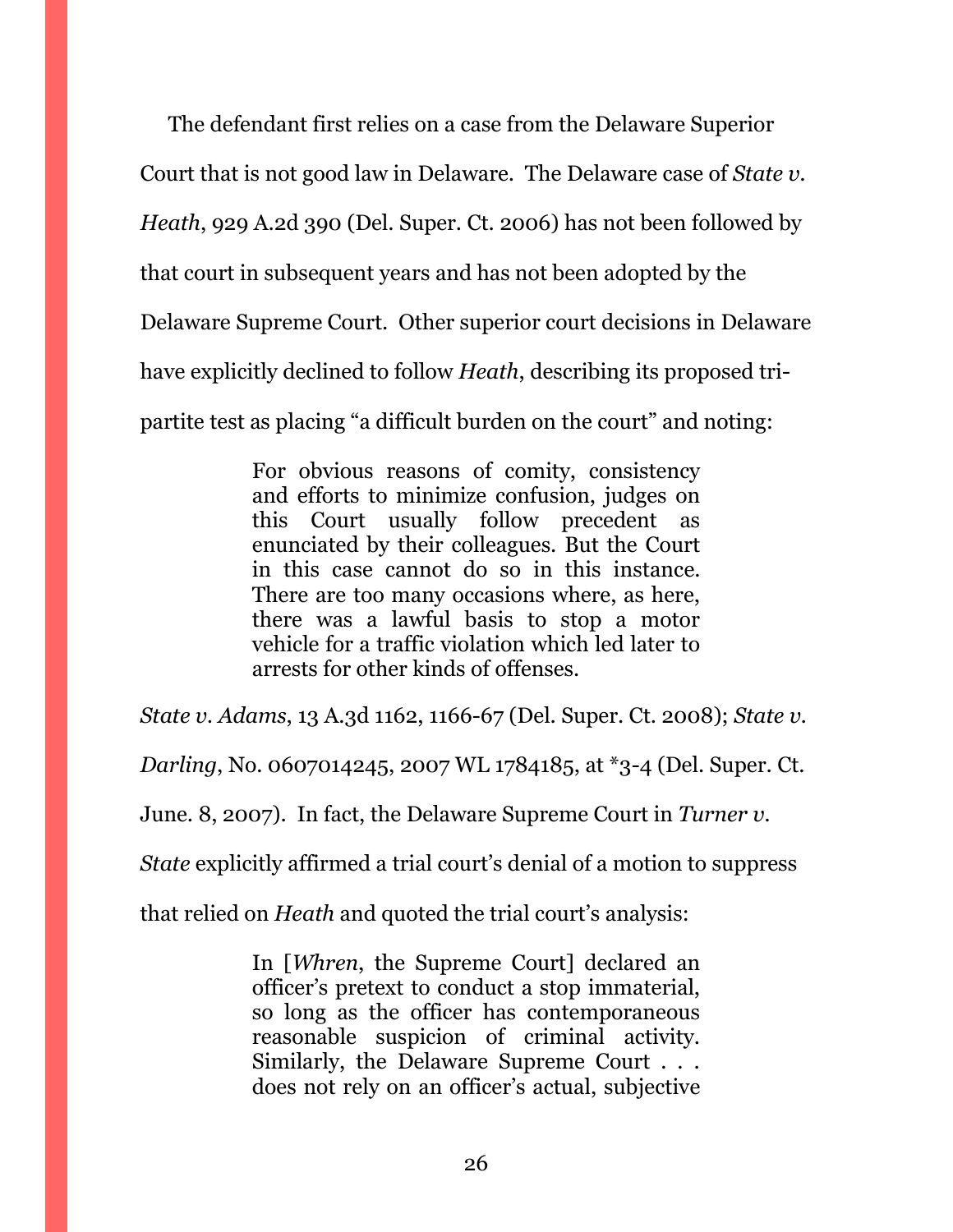motives to determine the reasonableness of an officer's conduct.

Officer Golden witnessed Turner in the front passenger seat of the Grand Marquis with an unfastened seatbelt, in violation of 21 Del. C. § 4802(a)(2). These facts constitute a reasonable articulable suspicion that Tann, the driver, committed a traffic violation. Therefore, the officers had probable cause to conduct a traffic stop.

*Turner v. State*, 25 A.3d 774, 777 (Del. 2011). The Delaware Supreme Court found no error in this analysis and affirmed, stating Turner had failed to present an argument that the seizing officer had violated the Delaware Constitution. *Id.* The *Turner* court repudiated the *Heath*  decision: "In *Heath*, the Superior Court held that the Delaware Constitution prohibits 'purely' pretextual traffic stops. That decision was not appealed, and *Heath* has not been followed in any other Superior Court decisions. Turner cannot rely on *Heath* as a basis for his constitutional claim." *Id.* 

Delaware's lower courts have since noted the validity of *Heath* is in significant question, if not already implicitly overruled. *See State v. Turner*, No. 1502014211, 2016 WL 105668, at \*3 (Del. Super. Ct. 2016) ("[D]espite opportunity, the Delaware Supreme Court has declined to adopt the holding in *Heath*. . . . For this reason, the Court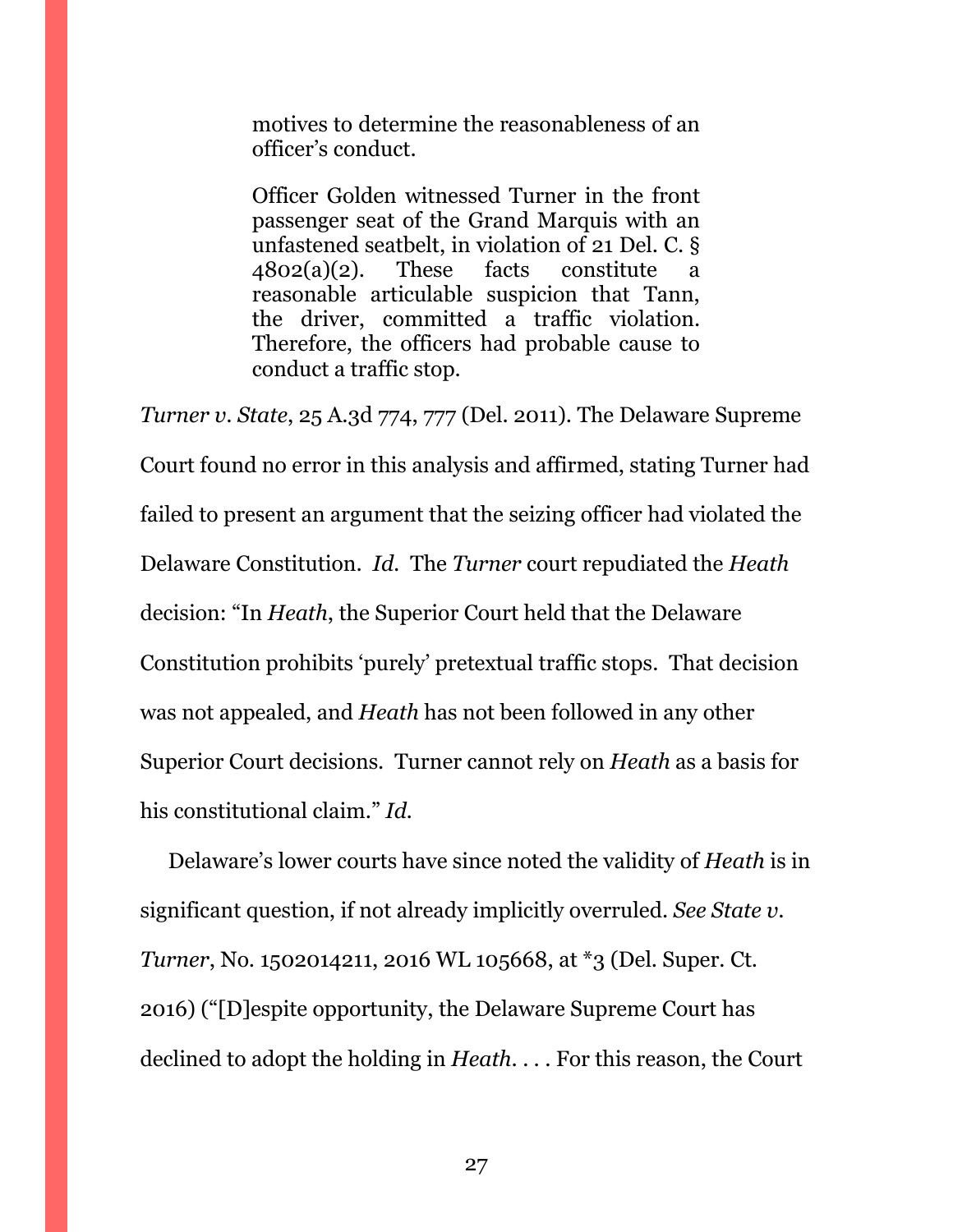does not rely upon *Heath* as support that an alleged pretextual reason for the stop rendered it and the subsequent search unconstitutional."); *State v. Holmes*, No. 1501015446, 2015 WL 5168374, at \*7 (Del. Super. Ct. 2015) (same); *State v. Nyala*, No. 131000634, 2014 WL 3565989, at \*10 n.98 (Del. Super. Ct. 2014) (finding no probable cause of traffic violation or reasonable suspicion to support traffic stop, but specifically declining to adopt defendant's reliance on *Heath* to support outcome). The Iowa Supreme Court should not rely on Delaware's intermediate court's repudiated decision that has been described as a "difficult burden."

The defendant also relies on New Mexico law, but New Mexico recognizes a higher expectation of privacy in automobiles and has unique state concerns with border checkpoints. The court in *Ochoa* broke with *Whren*'s objective test based upon an idiosyncratic feature of New Mexico's constitutional jurisprudence on automobiles:

New Mexico constitutional law permits us to expand the federal protections afforded New Mexico's motorists from unreasonable searches and seizures because New Mexico courts have rejected the notion that an individual lowers his expectation of privacy when he enters an automobile. The extra layer of protection from unreasonable searches and seizures involving automobiles is a distinct characteristic of New Mexico constitutional law and therefore supports our departure from *Whren*.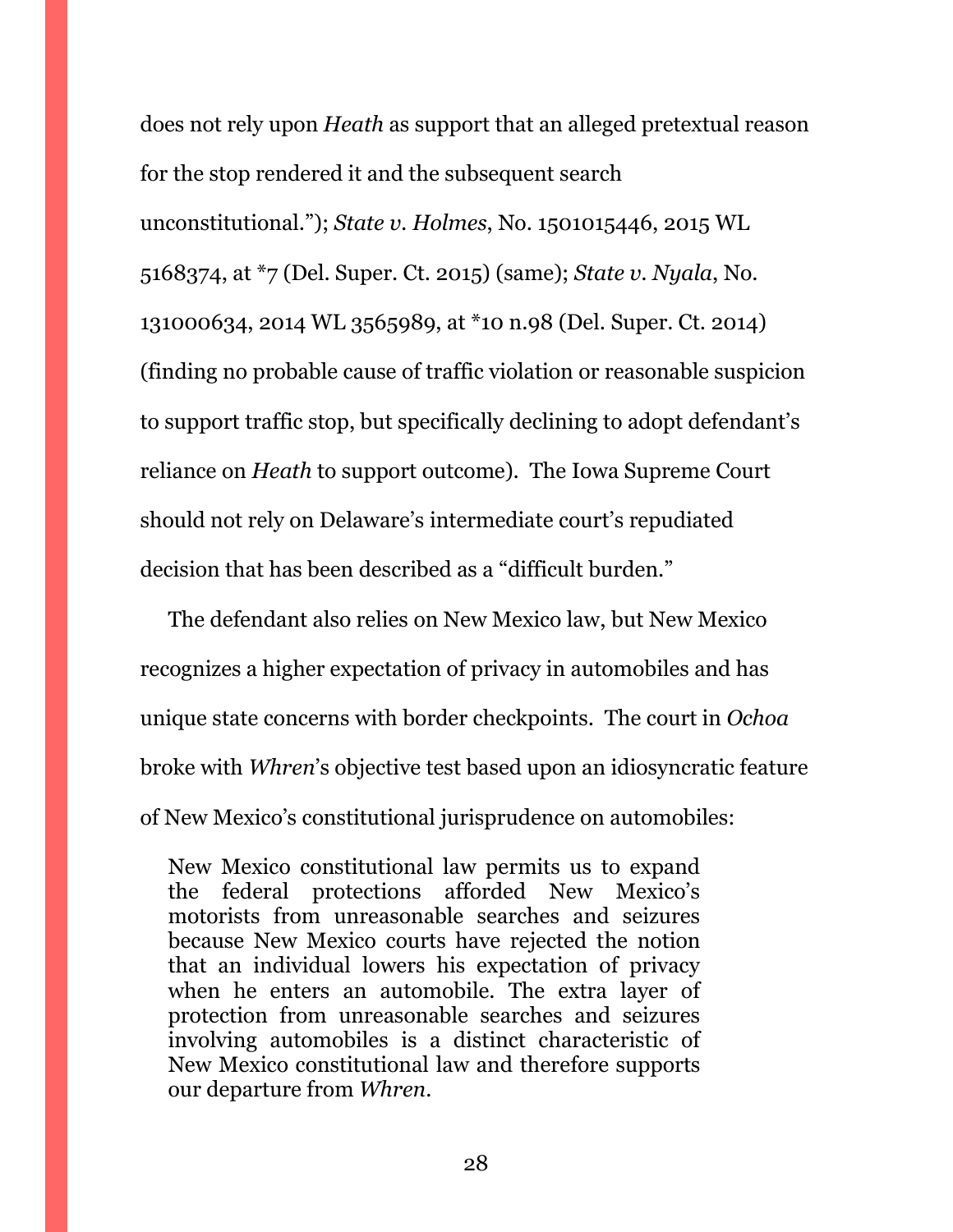206 P.3d 143, 151 (N.M. Ct. App. 2008) (internal quotations and citations omitted). The New Mexico Constitution provides that "no warrant to search any place, or seize any person or thing, shall issue without describing the place to be searched, or the persons or things to be seized, nor without a written showing of probable cause, supported by oath or affirmation." N.M. Const. art II, § 10. In analyzing this provision, the New Mexico courts have concluded that a motorist does not have a lesser expectation of privacy in an automobile. *State v. Cardenas-Alvarez*, 25 P.3d 225, 231 (N.M. 2001). This decision comes in part because of New Mexico's unique interaction with federal border checkpoints. *Id.*

Iowa's courts have rejected the expectation-of-privacy argument, recognizing instead that motorists do have a reduced expectation of privacy in their vehicles. *See State v. Storm*, 898 N.W.2d 140, 146-37 (Iowa 2017). Vehicles function as transport, seldom serve as a residence, and travel public thoroughfares in plain view. *Id.* Iowa's rationale for automobiles is more consistent with federal precedent than New Mexico's unique constitutional law.

Washington also has different constitutional language and its case law recognized that as long as there is an objectively valid reason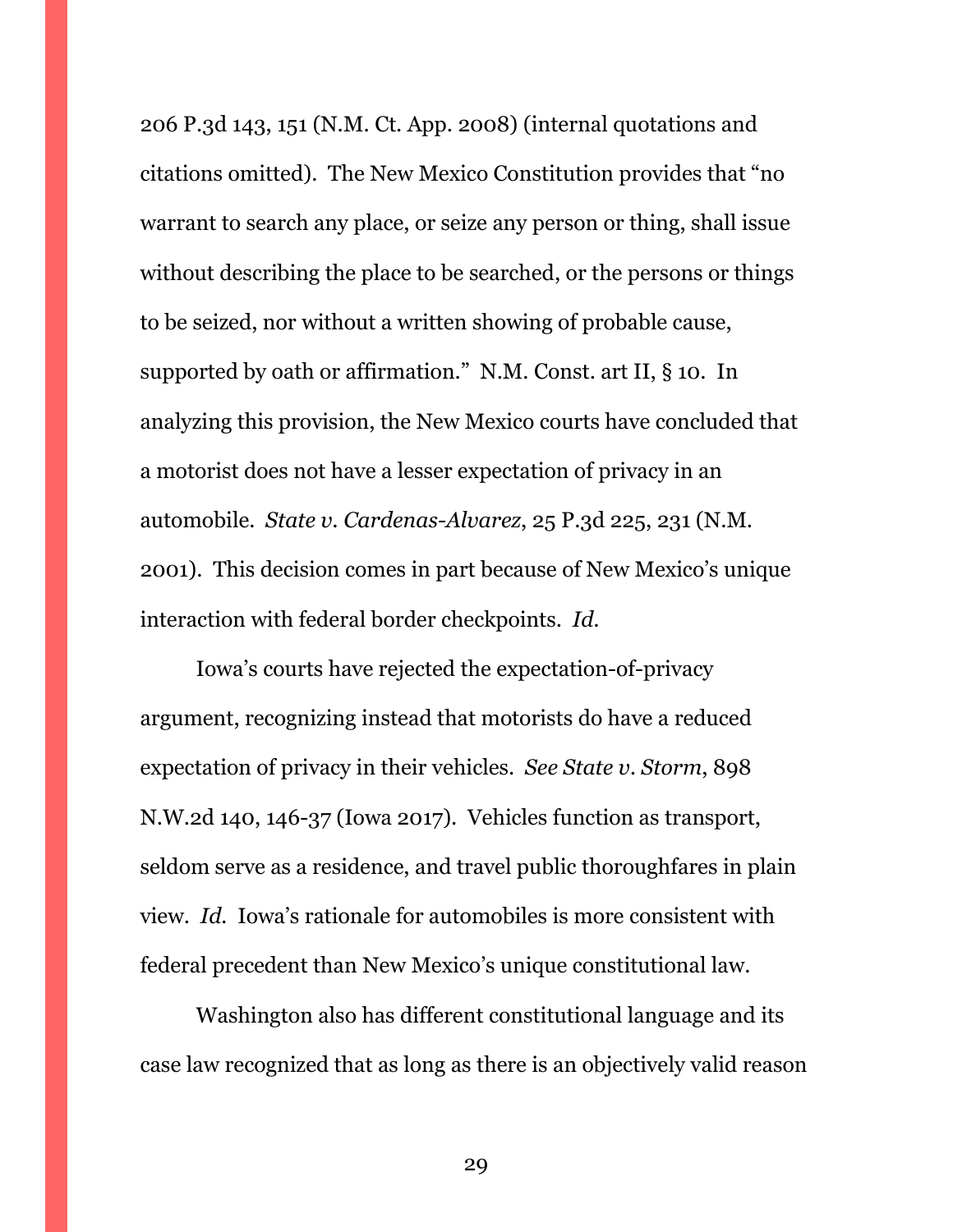to initiate the stop, an officer's subjective motive becomes irrelevant. *See State v. Ladson*, 979 P.2d 833 (Wash. 1999). The *Ladson* court found that pretextual seizures violated the Washington Constitution and determined a totality of the circumstances test was appropriate to determine an officer's subjective intent for the seizure. *Ladson*, 979 P.2d at 843. Yet, the search and seizure provisions of Washington's constitution differ substantially from Iowa. *Compare* Wash Const. Art. I, § 7 ("No person shall be disturbed in his private affairs, or his home invaded, without authority of law.") *with* Iowa Const. Art. I, § 8 ("The right of the people to be secure in their persons, houses, papers and effects, against unreasonable seizures and searches shall not be violated; and no warrant shall issue but on probable cause, supported by oath or affirmation, particularly describing the place to be searched, and the persons and things to be seized."); *see* Peter G. Galie, *The Other Supreme Courts: Judicial Activism Among State Supreme Courts*, 33 Syracuse L. Rev. 731, 763 (1982) (noting the Washington framers explicitly rejected a proposal identical to the Fourth Amendment in favor of Article I, section 7).

Even so, the Washington Supreme Court has appeared to subsequently walk back its holding in *Ladson*, holding: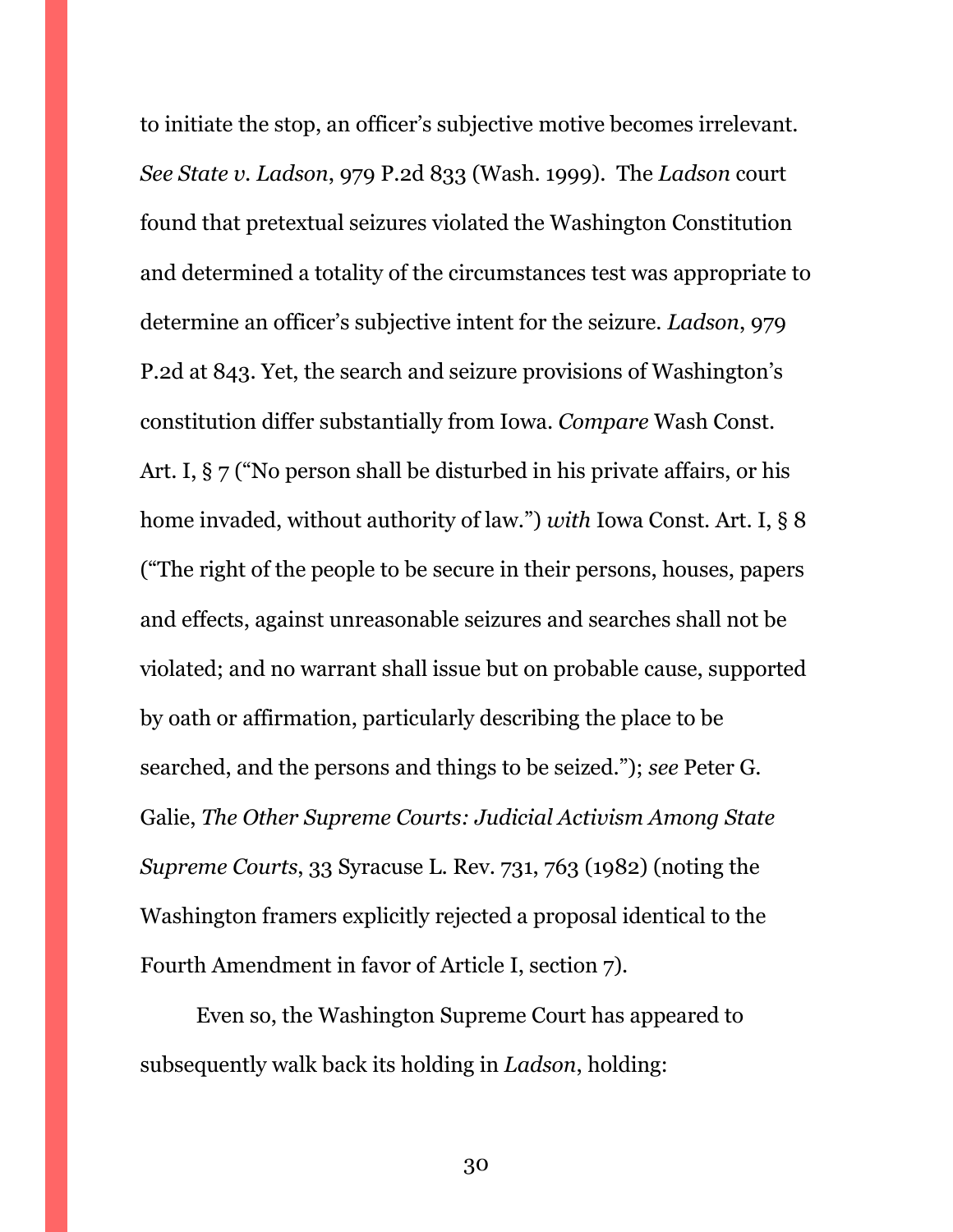a traffic stop is not unconstitutionally pretextual so long as investigation of either criminal activity or a traffic infraction (or multiple infractions), for which the officer has a reasonable articulable suspicion, is an actual, conscious, and independent cause of the traffic stop. In other words, despite other motivations or reasons for the stop, a traffic stop should not be considered pretextual so long as the officer actually and consciously makes an appropriate and independent determination that addressing the suspected traffic infraction (or multiple suspected infractions) is reasonably necessary in furtherance of traffic safety and the general welfare.

. . . .

Thus, if a police officer makes an independent and conscious determination that a traffic stop to address a suspected traffic infraction is reasonably necessary in furtherance of traffic safety and the general welfare, the stop is not pretextual. That remains true even if the legitimate reason for the stop is secondary and the officer is motivated primarily by a hunch or some other reason that is insufficient to justify a stop.

*State v. Arreola*, 290 P.3d 983, 991 (Wash. 2012). Under this

reworking of *Ladson* formulation, so long as there is an objective

reason the officer relied upon in initiating the stop, the existence of an

additional, impermissible motive becomes irrelevant: "Any additional

reason or motivation of the officer does not affect privacy in such a

case, nor does it interfere with the underlying exercise of police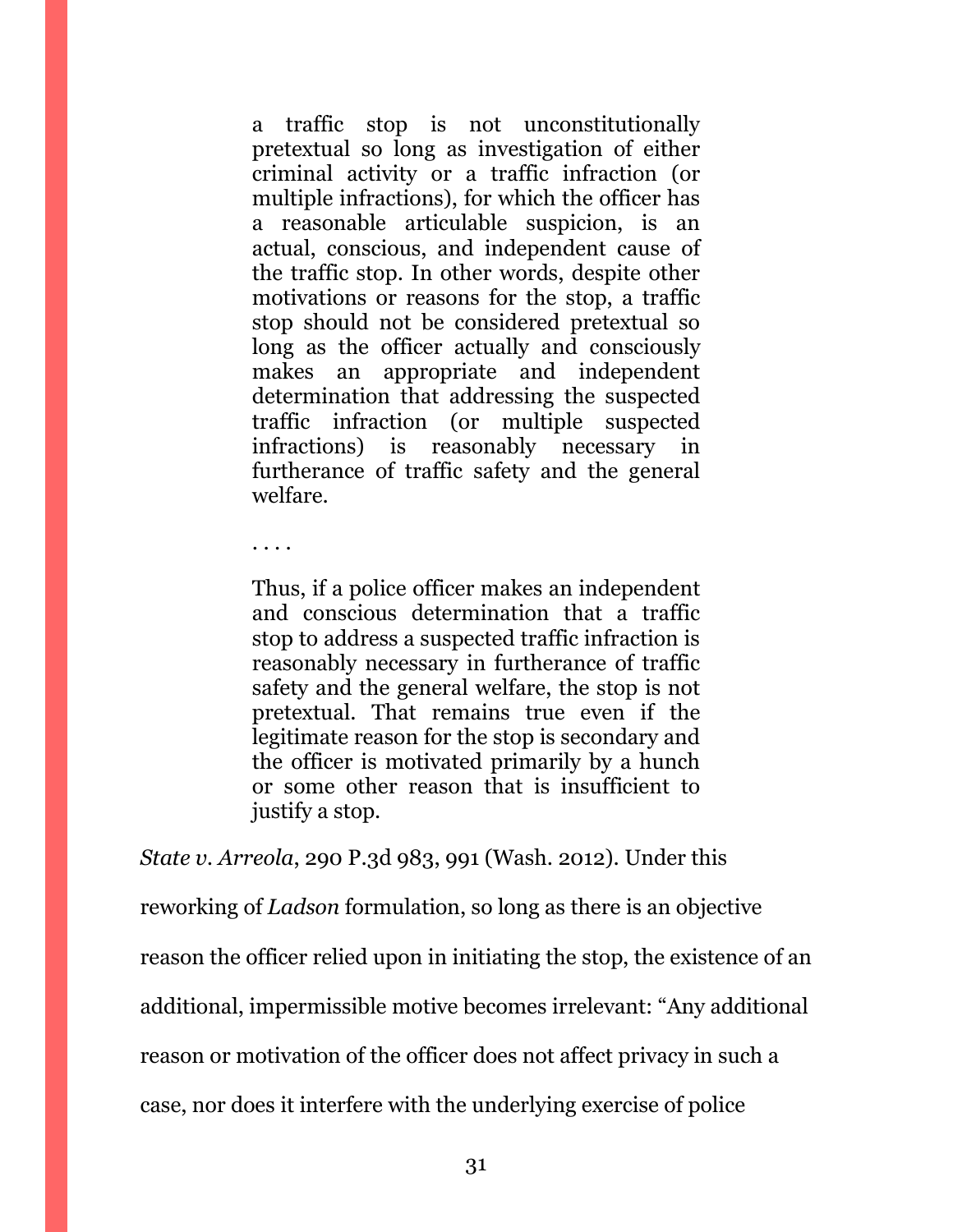discretion, because the officer would have stopped the vehicle regardless." *Id.* at 991-92. Washington—even with its more expansive constitutional provisions—has recognized the persuasive underpinnings of *Whren*.

The Delaware courts have disavowed a totality-of-thecircumstances test. The New Mexico courts have recognized a unique right exists in their state constitution. The Washington courts now follow a test that requires only an objective reason for the stop to counter any impermissible motives. The Court should not rely on any of these cases as persuasive authority to adopt a new test.

### <span id="page-31-0"></span>**B. The defendant advances a burden-shifting test that is unworkable and unnecessary.**

The defendant asks this Court to adopt a burden-shifting test to change Iowa's objective reasonableness requirement to a test that considers subjective motivations. The burden-shifting test fails to account for two practical problems that district courts will face in trying to apply this test. The burden-shifting test is unnecessary under Article I, Section 8 because the Equal Protection Clause already provides a cause of action for selective police enforcement. And the data from amici is misleading and does not provide an accurate portrait of traffic stops in Iowa.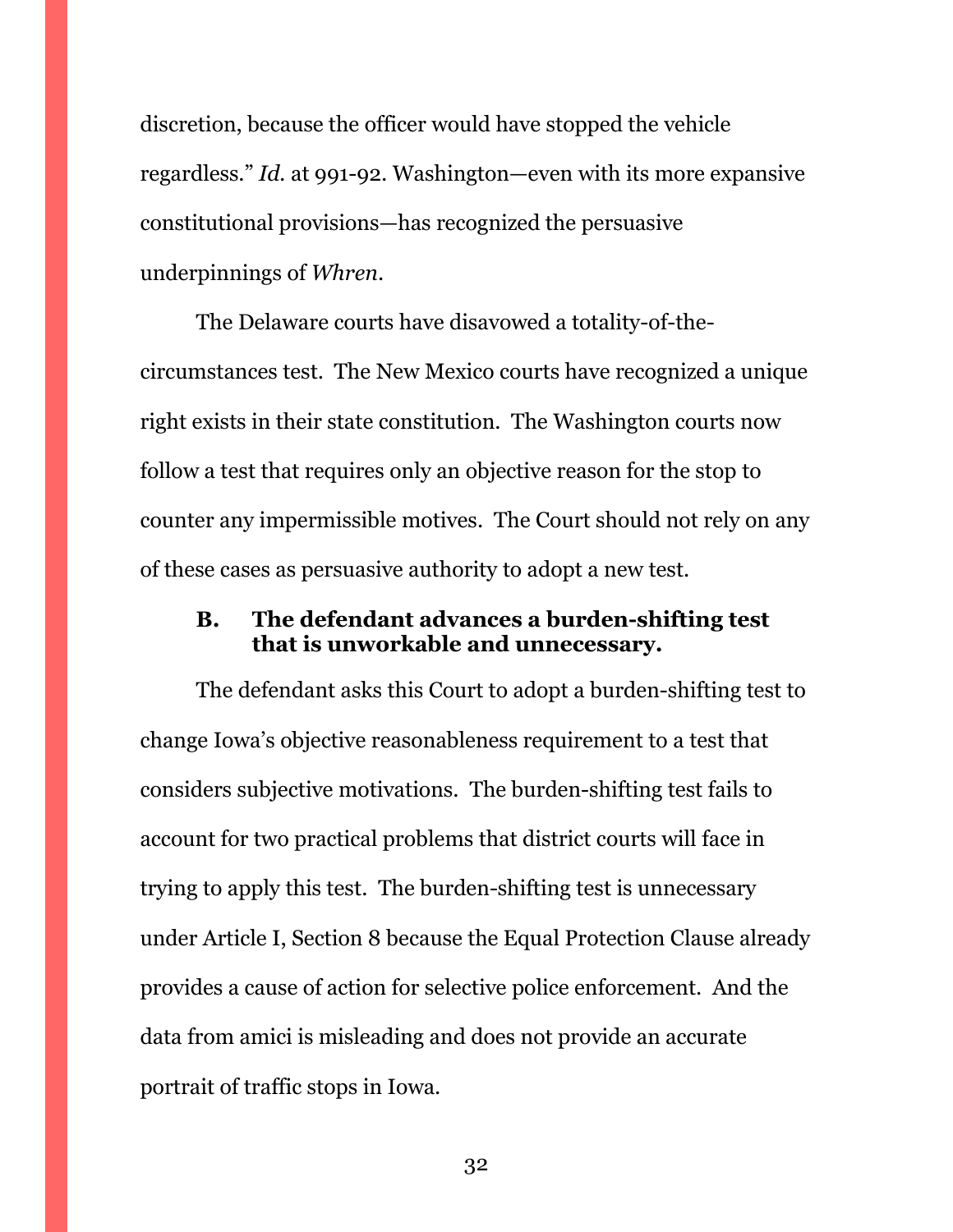### <span id="page-32-0"></span>*1. The defendant's burden-shifting test is unworkable because it does not explain what—if any—level of subjective motivation is permissible.*

Despite federal law, Iowa law, and other states' holdings, the defendant asks this Court to adopt the burden-shifting test used in Delaware and New Mexico. Under the defendant's test, (1) the prosecution would show an objective basis for the stop, (2) the defendant would rebut with subjective motives, and (3) the prosecution could then have one more opportunity to validate the officer's actions. *See* Defendant Br. 77-78.

The defendant fails to account for two practical problems for the district courts with this test. First, the test provides no guidance for what, if any, subjective motives for a stop are permissible. Second, the test leaves each district court unable to determine consistently what the prosecution needs to show in the third step to outweigh an improper subjective motivation for the traffic stop.

First, this test does not guide the district courts on what subjective reasons offend the constitution and what subjective reasons reflect permissible exercise of the officer's discretion. Although the defendant implies her stop was race-based and specifically that she was stopped because she was African-American,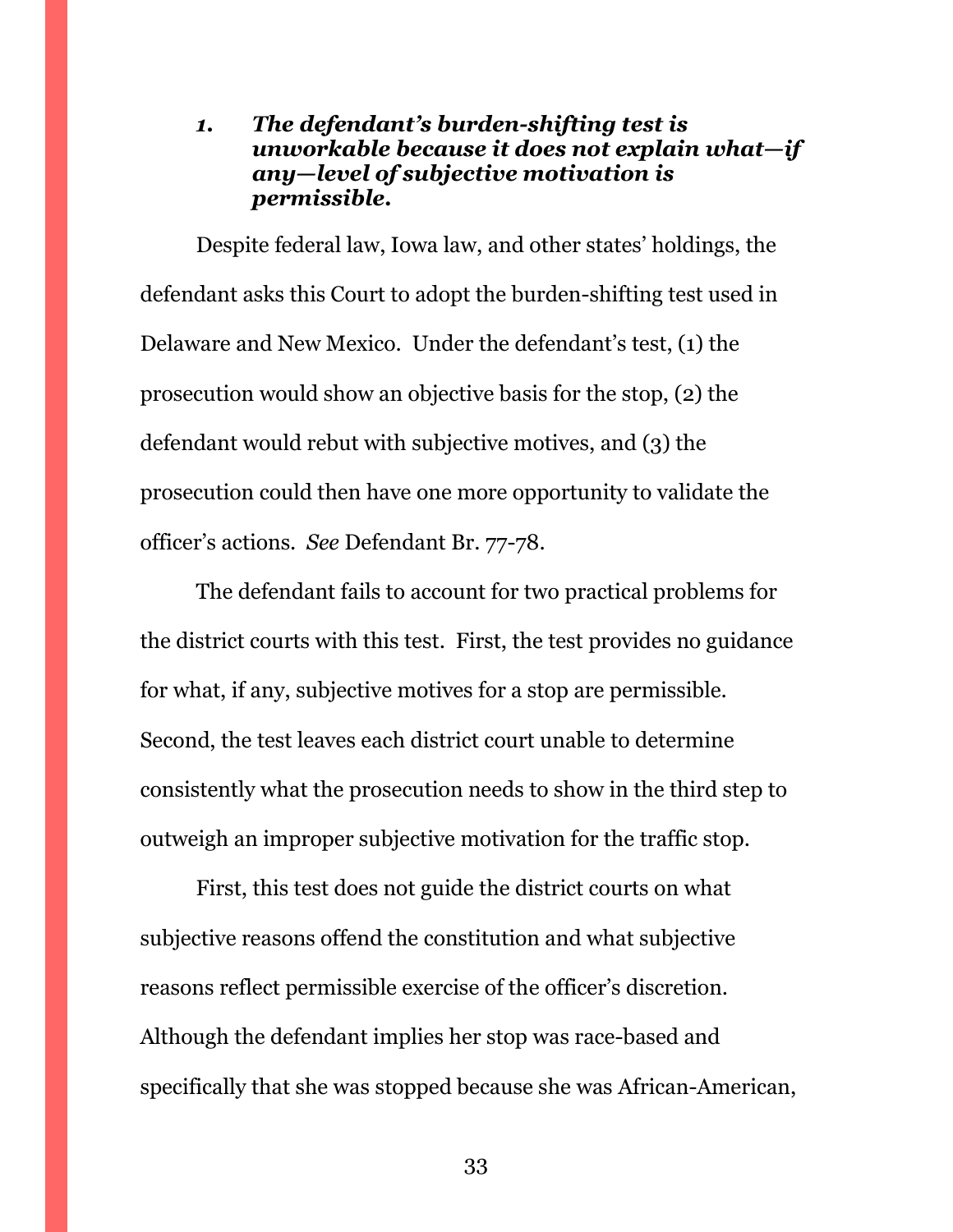the fact is the officer did not mention race as a factor or even indicate that he knew the defendant's race before he conducted the traffic stop. Minutes of Testimony; Motion to Suppress Tr. 19, lines 19-23; Confidential App. 12. Instead, the officer used his computer to investigate the registered owner's name, and discovered the registered owner was affiliated with a gang. Motion to Suppress Tr. 19, lines 19-23.

Gang affiliation could have indicated to the officer that the vehicle owner had a past history of crime. Further, a racial motivation is not inherent in these facts when "socioeconomic factors influence gang membership more than race." Aaron B. Overton, *Federal Gang Laws: A New Tool Against a Growing Threat or Overbroad and Dangerous?*, 9 Rutgers Race & L. Rev. 405, 410 (2008). The underlying record gives no information on the racial make-up of gangs in Iowa.

This highlights the problem that district courts would face in litigating whether an officer's motive could be construed as racebased. There are numerous additional subjective reasons an officer may have for conducting a traffic stop. A motorist "parked next to chain link fence in a nonresidential area where there were no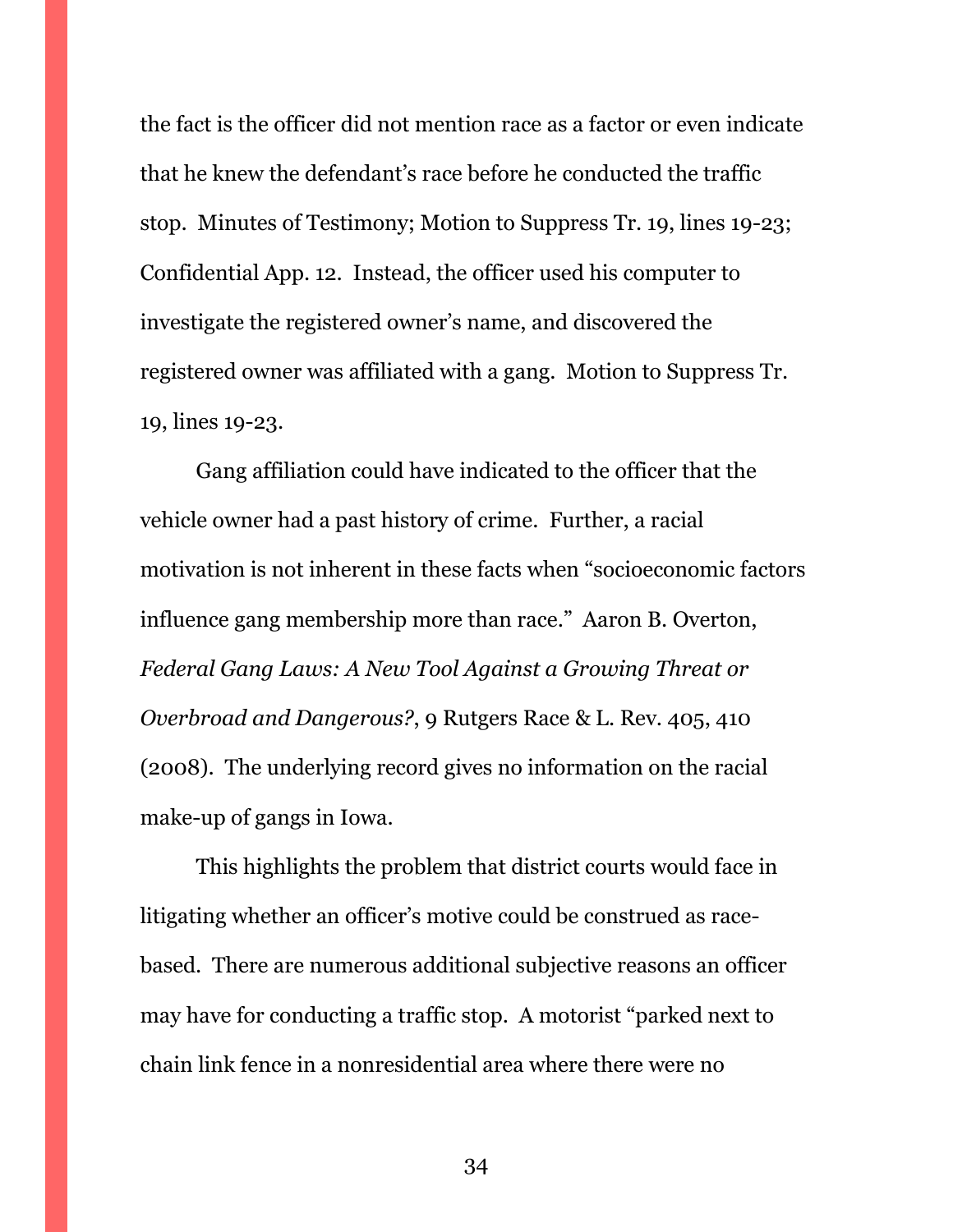legitimate attractions" at 12:40 a.m. can lead to an officer's decision to make traffic stop. *State v. Richardson*, 501 N.W.2d 495, 497 (Iowa 1993). Parking in an area that has frequently been burglarized can lead to an officer's decision to make a traffic stop. *Id.* Pouring a beer can onto a pavement in a tavern parking lot at "a time notorious for drunken driving" can lead to an officer's decision to make a traffic stop. *State v. Rosenstiel*, 473 N.W.2d 59, 62 (Iowa 1991) overruled on other grounds by *State v. Cline*, 617 N.W.2d 277 (Iowa 2000). Being in a "high crime" or "high drug" area can weigh into the officer's decision to make a particular traffic stop. *See State v. Trice*, No. 15- 0437, 2016 WL 2745914, at \*1 (Iowa Ct. App. 2016). Any of these various observations could be pointed to as connecting to discrimination in some way. Even a bumper sticker with a political or religious message could be included in a defendant's challenge to the motivation of a stop, whether the officer included that fact in his report or even noticed the sticker before initiating a traffic stop.

Second, the defendant's test provides no guidance on what amount of subjective reasoning is permissible. If no subjective motive is valid, the defendant's test ends at the second step and officers will need to justify why they did not pull over every speeding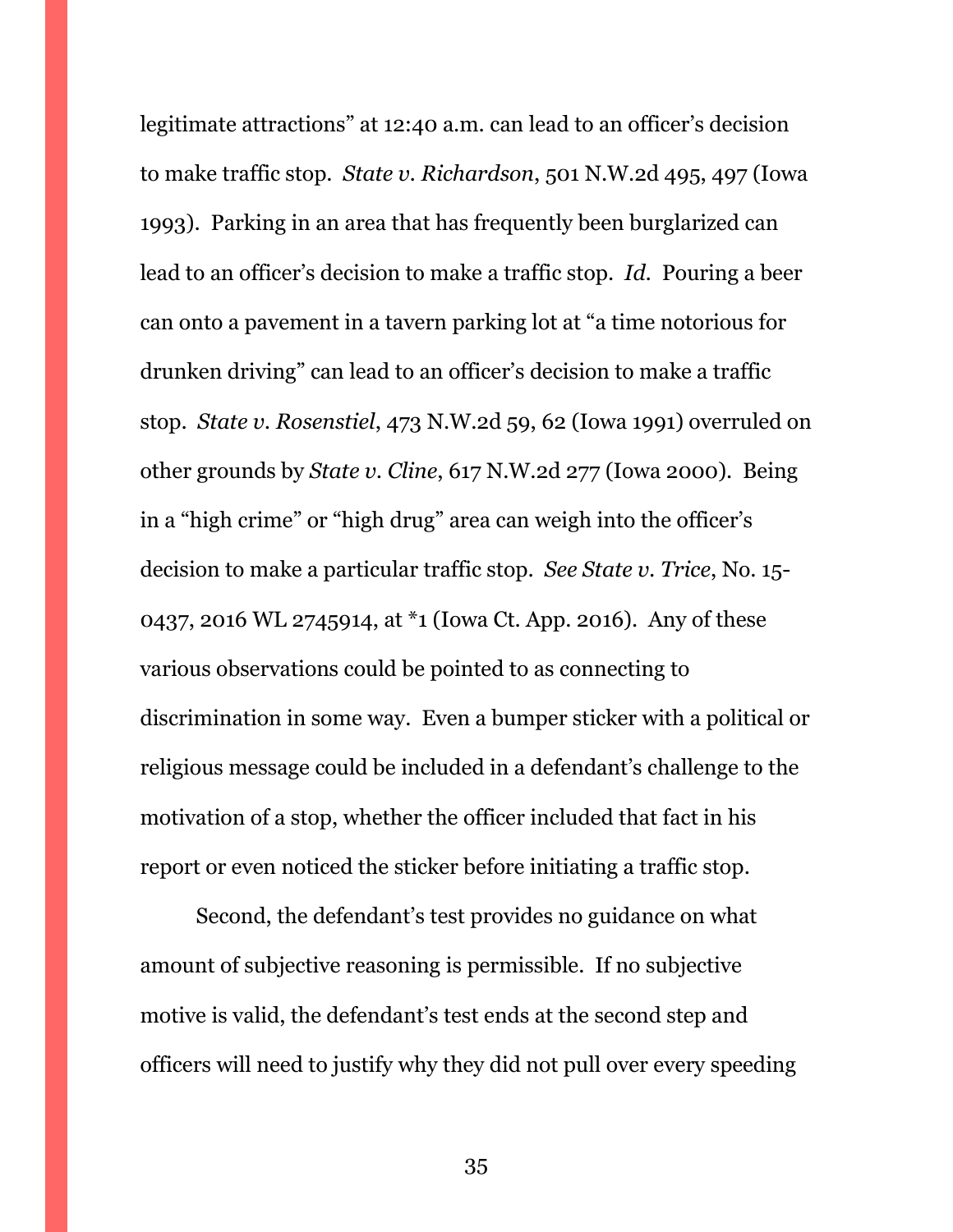car on the highway. If some subjective motive is permissible, the district courts will need to settle on the constitutionally appropriate amount of subjective motivation. Perhaps an officer's motive to stop a vehicle is ninety percent because the defendant is speeding, and ten percent because the defendant is a teenage male and the officer identifies the traffic stop as a teachable moment. Or maybe the officer's motive is sixty percent because the defendant is speeding, twenty percent because the defendant is a teenage male, and twenty percent because he is driving a red sports car. But perhaps the officer testifies in more general terms that he stopped the car equally because it was a red sports car that caught his attention, because the car was speeding, because it was in a high-crime area, because the owner of the car had a suspended license, and because the owner of the car was affiliated with a gang. Different district courts will come to different conclusions on whether the stop is constitutional because under the defendant's burden-shifting test, there is no clear answer.

And while the State does not dispute that Iowa's district courts can apply complex frameworks, this is not simply a credibility determination. District courts will not only need to look into the minds of the officers to identify the subjective intent, but district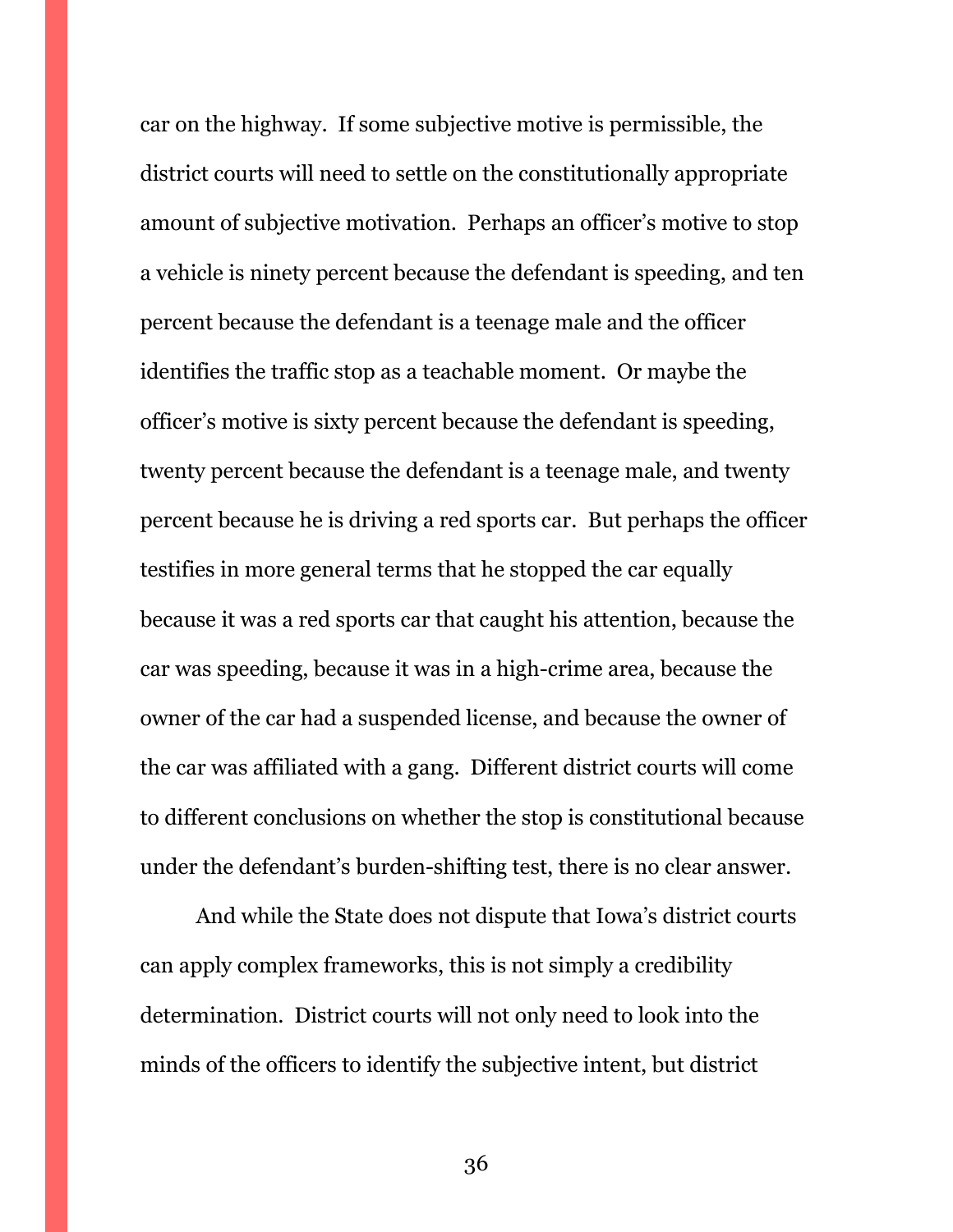court will be required to decide how much pretext is permissible under the Iowa Constitution, leading to different results in different counties.

### <span id="page-36-0"></span>*2. A burden-shifting test is unnecessary because the Equal Protection Clause is available for selective enforcement claims.*

A motorist is not without recourse if the motorist believes he or she was targeted for selective enforcement of a traffic law. The United States Supreme Court and other states have recognized that the federal Equal Protection Clause is the proper mechanism to challenge the selective enforcement of traffic laws. *See Whren*, 517 U.S. at 813; *Robinson*, 767 N.E.2d at 644 (acknowledging that the real concern of pretextual stops is that police officers will use their authority to stop persons on a selective and arbitrary basis but the answer is an action under the Equal Protection Clause). Iowa defendants have invoked the Equal Protection Clause in an effort to challenge their convictions. *See, e.g., In re Pardee*, 872 N.W.2d 384, 386 (Iowa 2015) (recognizing the defendant challenged his stop by arguing, in part, that the State targeted out-of-state vehicles in violation of equal protection principles). Defendants who feel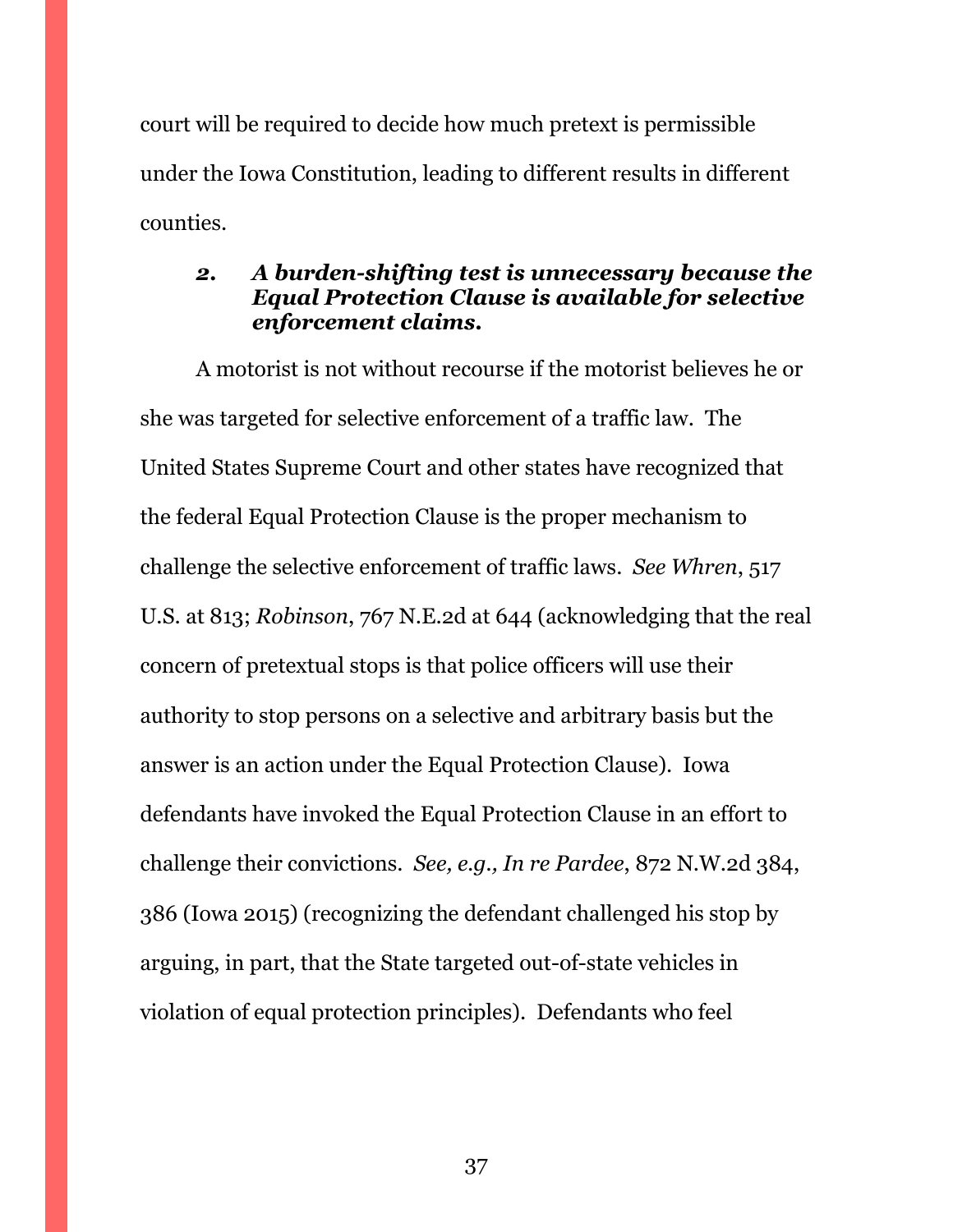targeted by selective enforcement of traffic laws have a constitutional claim; it is just not the claim available under Article I, Section 8.

### <span id="page-37-0"></span>*3. The burden-shifting test is unnecessary because Iowa is distinctly protective of motorist rights during traffic stops.*

Iowa law provides distinctly extensive protection to motorists during traffic stops beyond what is required under the federal constitution. Officers cannot extend a traffic stop once the reason for the traffic stop is resolved. *State v. Coleman*, 890 N.W.2d 284, 301 (Iowa 2017) (finding the Iowa Constitution prohibits any action that prolongs a traffic stop once "the reason for the traffic stop is resolved and there is no other basis for reasonable suspicion"). Officers are limited on their use of the search-incident-to-arrest exception. *State v. Gaskins*, 866 N.W.2d 1, 17 (Iowa 2015) (determining the search of a safe in the car was not a valid search incident to arrest). Officers cannot justify a stop if they were mistaken on the law that applied. *See State v. Coleman*, 890 N.W.2d 284, 298 n.2 (Iowa 2017) (recognizing that the officer's mistake of law violated the Iowa Constitution, which differed from the more lenient federal constitution standard). Even consent to a search of a vehicle during a traffic stop is analyzed more stringently in Iowa. *State v. Pals*, 805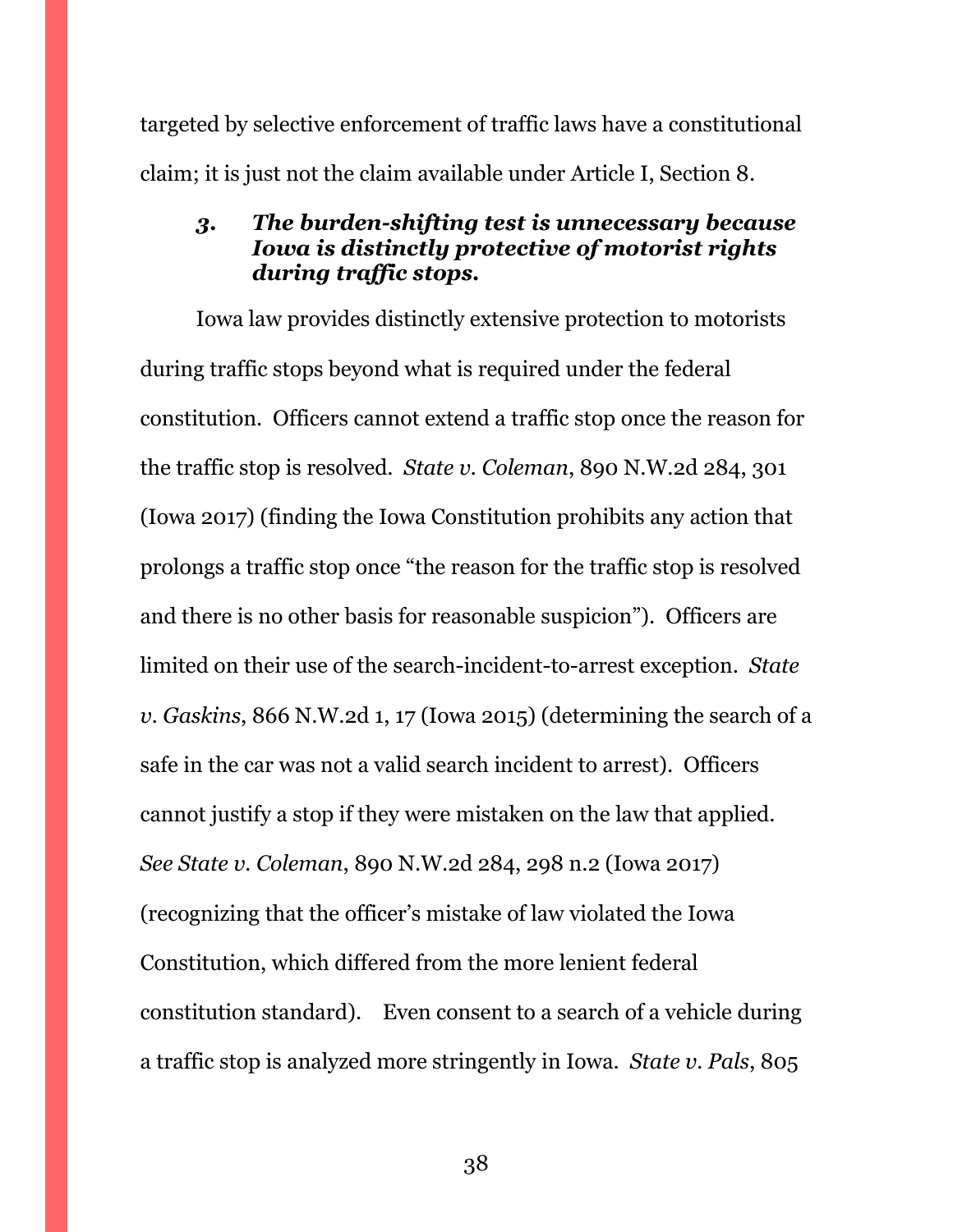N.W.2d 767, 782 (Iowa 2011) (determining under an Iowa version of the federal totality-of-the-circumstances test that consent was not voluntary). As one sister state has recognized, the concerns with the unreasonableness of pretextual stop is not in the initial legally justified stop but "in the ensuing police investigatory conduct that may be excessive and unrelated to the traffic law violation." *Mitchell v. State*, 745 N.E.2d 775, 787 (Ind. 2001). The extended protections of the Iowa Constitution sufficiently address these concerns in existing case law.

Amici in support of the appellant try to show that the state of the nation requires expansion of Iowa law, but much of amici's data is either not relevant to traffic stops or comes from different states with different constitutional protections. Amici assert that racial disparities for marijuana possession rates and general arrests for drug possession show racially-disparate policing. *See* ACLU Amici Br. 14- 16. But these comments are not linked to the traffic stops at issue in this brief, and are not directly relevant to this defendant's operatingwhile-intoxicated conviction. Amici rely on data from states such as Illinois, Missouri, and Nebraska to attempt to show the prevalence of racially-motivated traffic stops. *See* ACLU Amici Br. 22-24. The data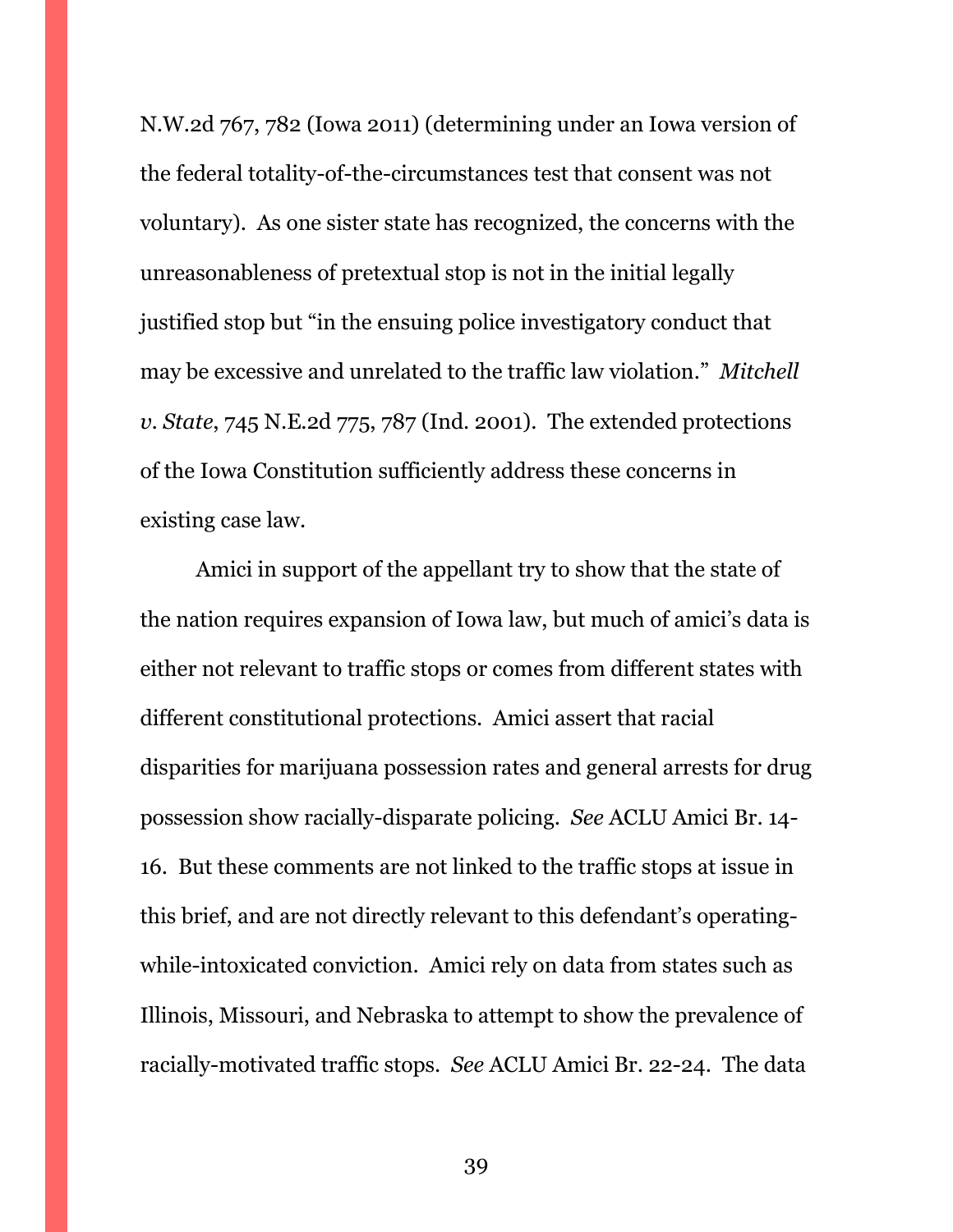from outside Iowa is not persuasive because, as discussed above, Iowa's courts provide more protection during traffic stops than other states. It is illogical to rely on data from less-protective states as evidence that Iowa needs even more protection.

### <span id="page-39-0"></span>*4. A burden-shifting test is unnecessary because the amici on behalf of the appellant fail to provide accurate statistical analysis showing raciallymotivated traffic stops in Iowa.*

The amici supporting the appellant use census data to frame their argument that certain races are targeted during traffic stops. Census data is inaccurate for that conclusion because census data fails to measure accurately the number of motorists of a particular race driving on Iowa's roadways. Census data fails to account for commuting patterns, which "can easily exaggerate the racial disparities in traffic stops." Greg Ridgeway & John MacDonald, *Methods for Assessing Racially Biased Policing, in* Race, Ethnicity, and Policing: New and Essential Readings 180, 182 (Stephen K. Rice and Michael D. White ed., 2010); *see also* Michael R. Smith, *Depoliticizing Racial Profiling: Suggestions for the Limited Use and Management of Race in Police Decision-Making*, 15 Geo. Mason U. C.R. L.J. 219, 239 (2005) ("Census data is an unreliable estimate of the driving population because it measures the static residential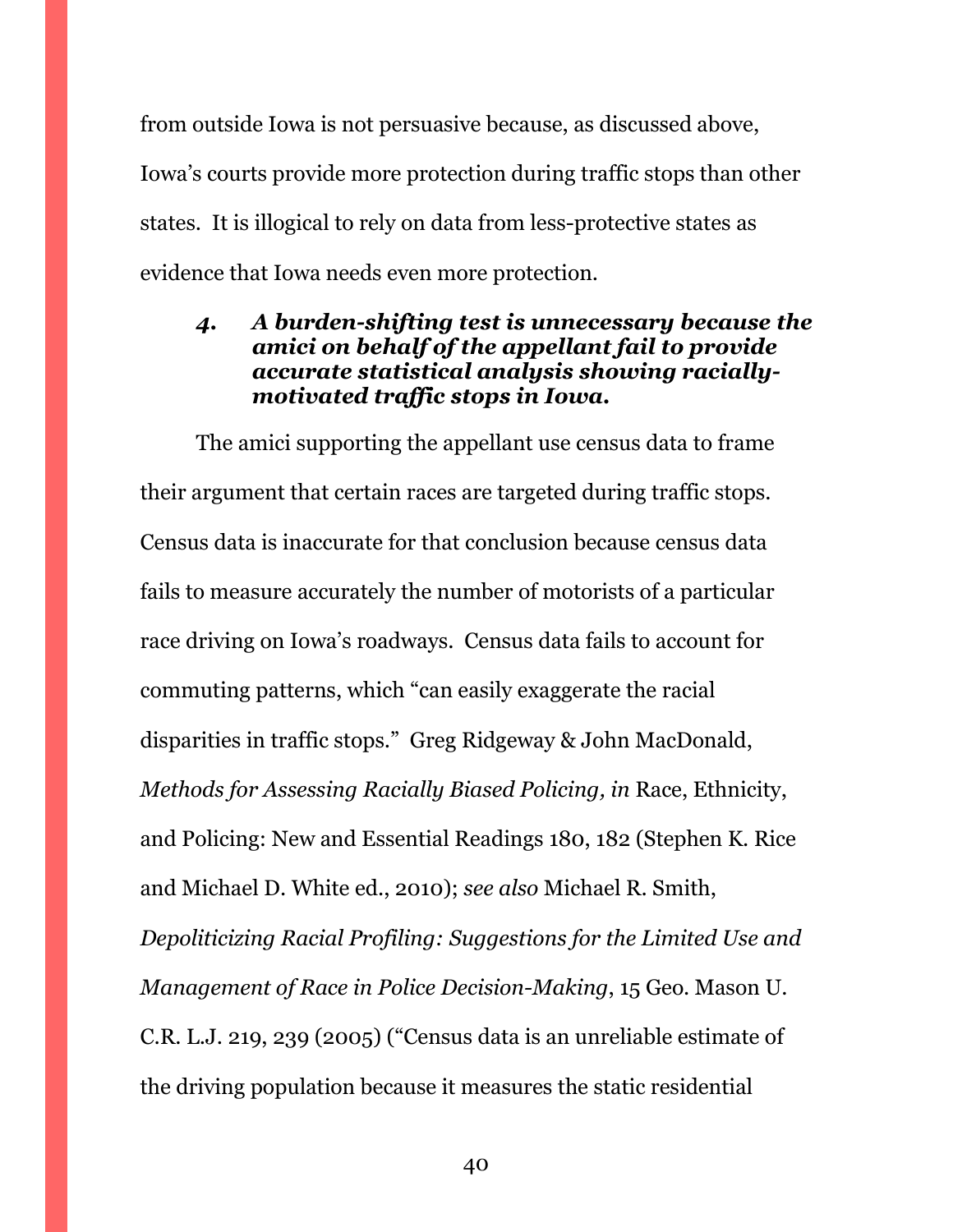population of an area rather than its fluid population of motorists."). Census data undercounts certain groups of the population, including African-Americans. *Chavez v. Illinois State Police*, 251 F.3d 612, 643 (7th Cir. 2001) ("It is widely acknowledged that the Census fails to count everyone, and that the undercount is greatest in certain subgroups of the population, particularly Hispanics and African-Americans."). Census data becomes outdated during the ten-year period between surveys. Recognizing these flaws, researchers have turned to alternative methods including studying photographic stoplight enforcement cameras and observational benchmarks to tally racial distribution of motorists. Ridgeway & MacDonald, *supra*, at 182-83.

As an example of the flaws within amici's census data, the amici subtract the population of Cedar Rapids from the population of the entire county. *See* Amici Br. 17 n.5. This assumes that no Cedar Rapids residents were stopped for traffic violations outside of Cedar Rapids and that no other Iowans or non-Iowa drivers travel within the county. A thorough critique of the many statistical flaws in the ACLU amici's data is contained in the amicus brief from the Iowa County Attorneys Association.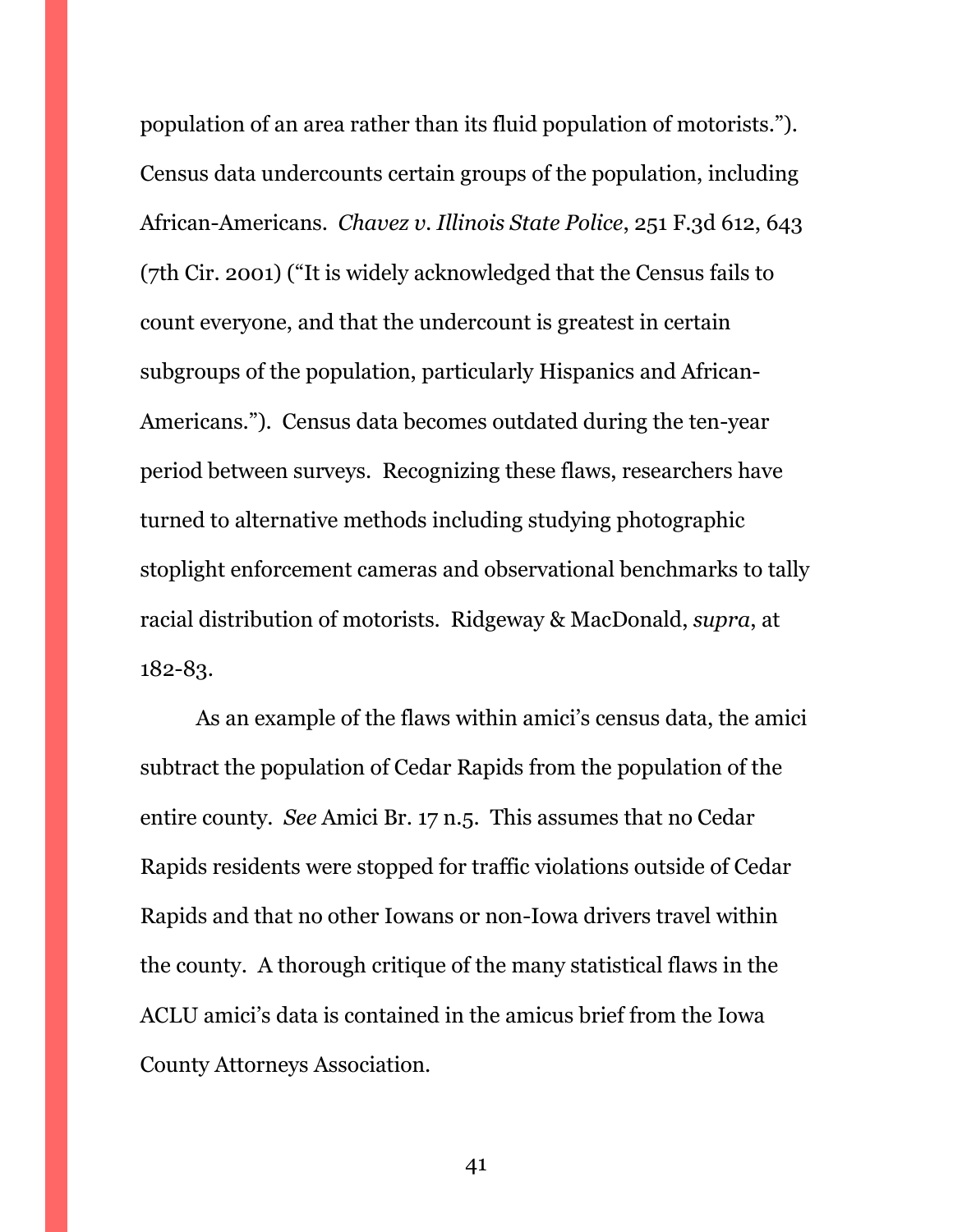Yet even takin the census data at face-value, the data does not automatically correlate to racially-motivated traffic stops. As one study recognized, this data may be consistent with officers patrolling more often in certain neighborhoods, or that a certain intersection has a disproportionate number of people who speed. James E. Lange, et al., *Testing the Racial Profiling Hypothesis for Seemingly Disparate Traffic Stops on the New Jersey Turnpike*, 22 Justice Quarterly 193, 216 (2005) ("These results suggest that during the period of data collection, New Jersey State Troopers assigned to the Turnpike stopped Black drivers in approximate proportion to their representations among speeders."). This study acknowledged that its data and methodology could not show racial profiling was nonexistent, but it succeeded at showing that racial distribution in the population as a whole is not necessarily the same as racial distribution in the population of drivers who are violating traffic laws. *Id.*

The sole academic study of Iowa traffic data undercuts amici's assertions. Amici cite to a 2014 study of Iowa City stops, overlooking that the same author's subsequent 2015 study came to the conclusion that "comparatively little traffic stop disproportionality was found in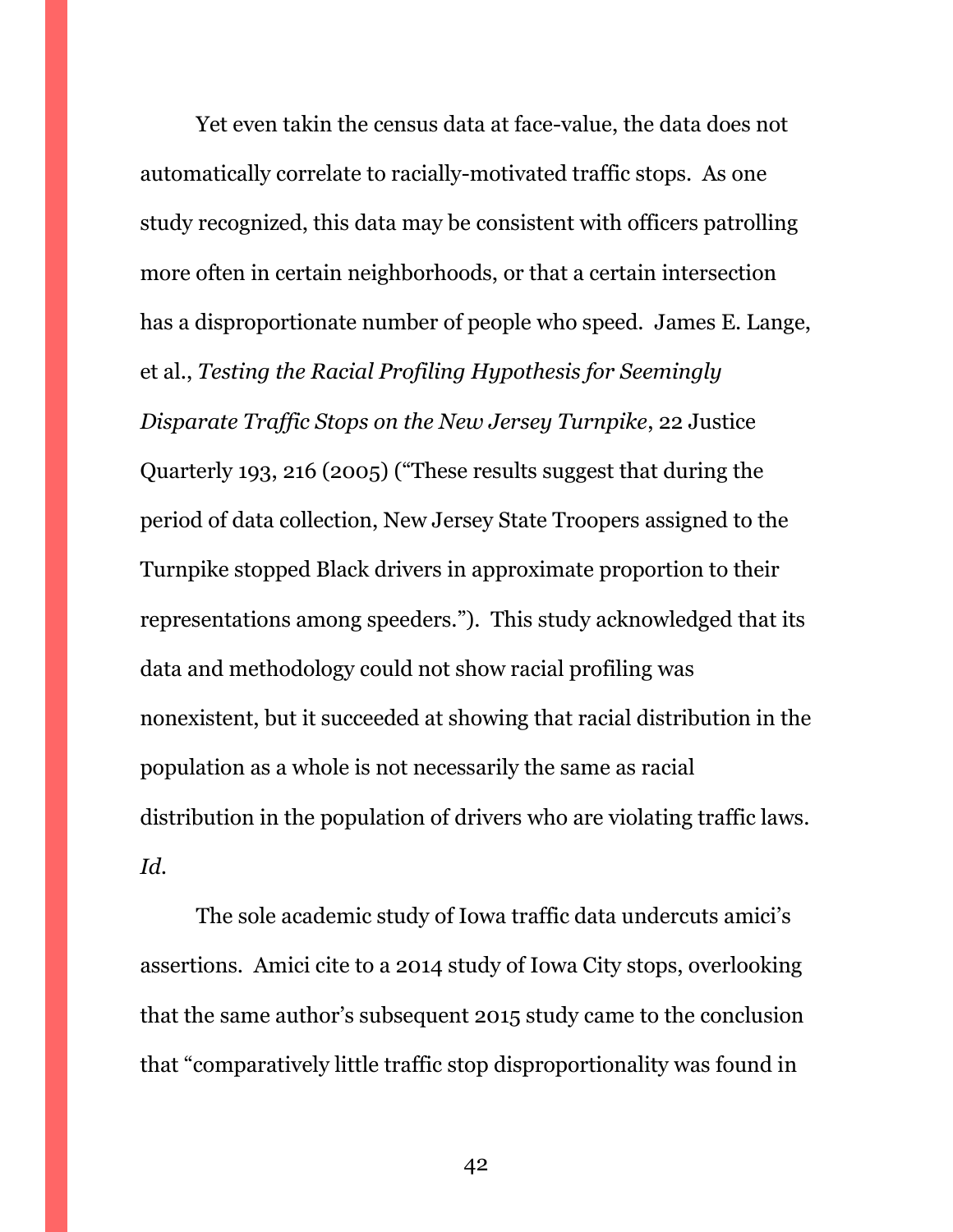areas of town where the bulk of the traffic stops were made," and "disproportionality in most stop outcomes has decreased in recent years." C. Barnum, et al., 2015 Summary of Findings, p. 8, https://www8.iowa-city-org/weblink/0/doc/1524345/Electronic. aspx (last viewed December 20, 2017). This Court cannot rely on flawed statistical analysis to change Iowa law.

### <span id="page-42-0"></span>**C. Because the officer's subjective motives are irrelevant under Iowa law and there is no persuasive reason to depart from existing Iowa case law, the defendant's stop was valid.**

The defendant has failed to preserve error on a challenge to the traffic violations. Her sole argument in her motion to suppress and at the hearing was that her stop was pretextual. *See* Motion to Suppress; App. 9. She did not argue to the district court that she did not violate any traffic laws. *See* Motion to Suppress Tr. 29, lines 9-25; 30, lines 1-25; 31, lines 1-16. Her complaints about the quality of the record could have been addressed if she had challenged that issue to the district court, but she did not. Her argument that there was no probable cause for the stop is unpreserved, and this Court should not consider this argument for the first time in this appeal.

If preserved, the officer had reasonable suspicion to stop the vehicle when the defendant broke multiple traffic laws. The officer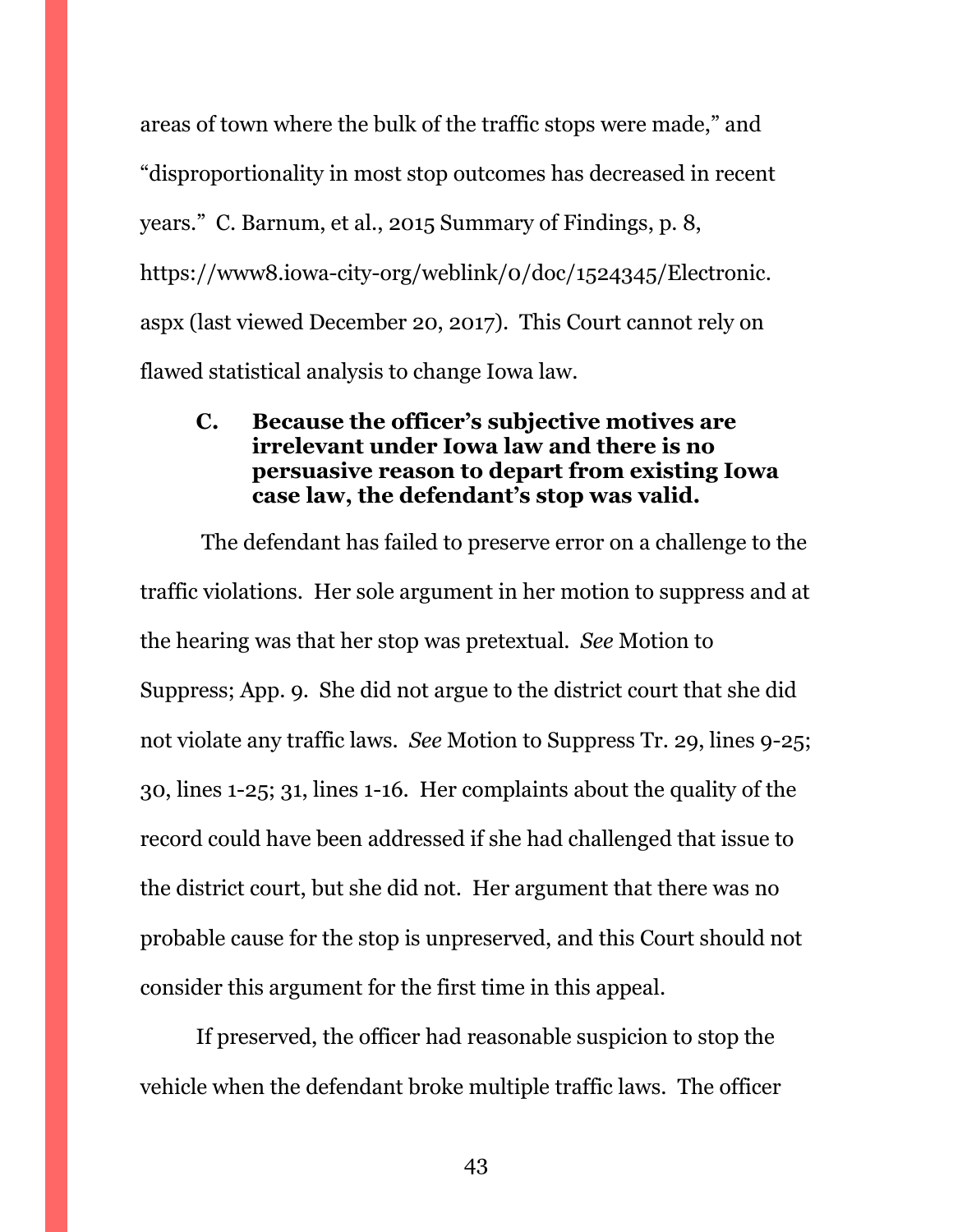observed the defendant accelerating into a right turn on a yellow light and passing to the left of the vehicle in front of it. Minutes of Testimony; Confidential App. 12. The officer observed that the defendant veered across a center line and the officer noticed one of the two license plate lamps were not functioning. Minutes of Testimony; Confidential App. 12. The defendant's actions violated Iowa Code sections 321.388 and 321.257.

The defendant's manner of driving and the non-functioning license plate lights supported the stop. Because nothing more is required under Iowa law, the stop was constitutional.

### **CONCLUSION**

<span id="page-43-0"></span>Under Iowa law, the officer's subjective motive for the traffic stop is irrelevant. Because the officer had reasonable suspicion to stop the vehicle based on the defendant breaking multiple traffic laws, the district court correctly denied the motion to suppress. This Court should affirm.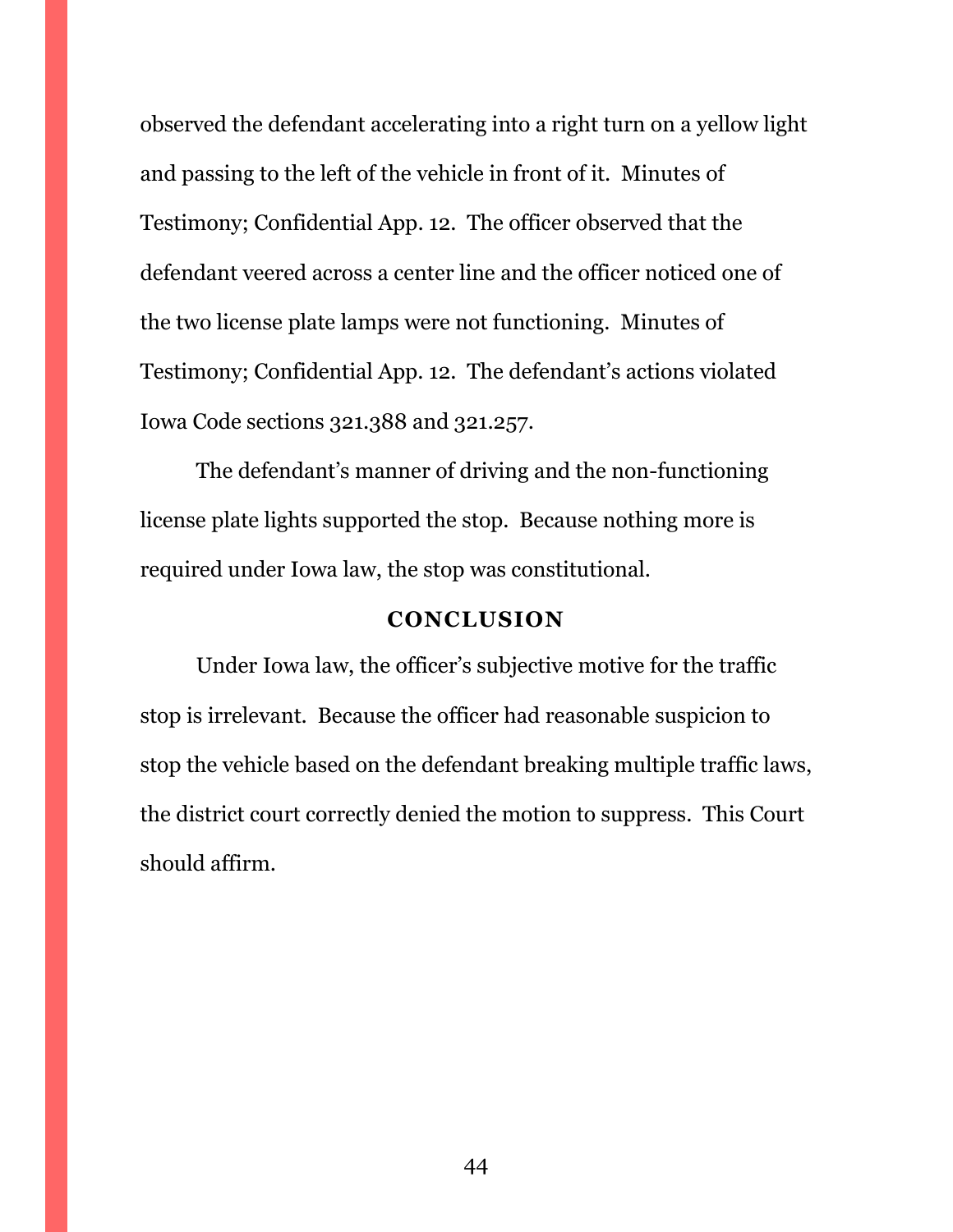### **REQUEST FOR NONORAL SUBMISSION**

<span id="page-44-0"></span>The State believes oral argument is unnecessary to decide this case and will not "be of assistance to the Court." *See* Iowa R. App. P. 6.908.

Respectfully submitted,

THOMAS J. MILLER Attorney General of Iowa

Kelli Oksser

**KELLI HUSER** Assistant Attorney General Hoover State Office Bldg., 2nd Fl. Des Moines, Iowa 50319 (515) 281-5976 [kelli.huser2@ag.iowa.gov](mailto:kelli.huser2@ag.iowa.gov)